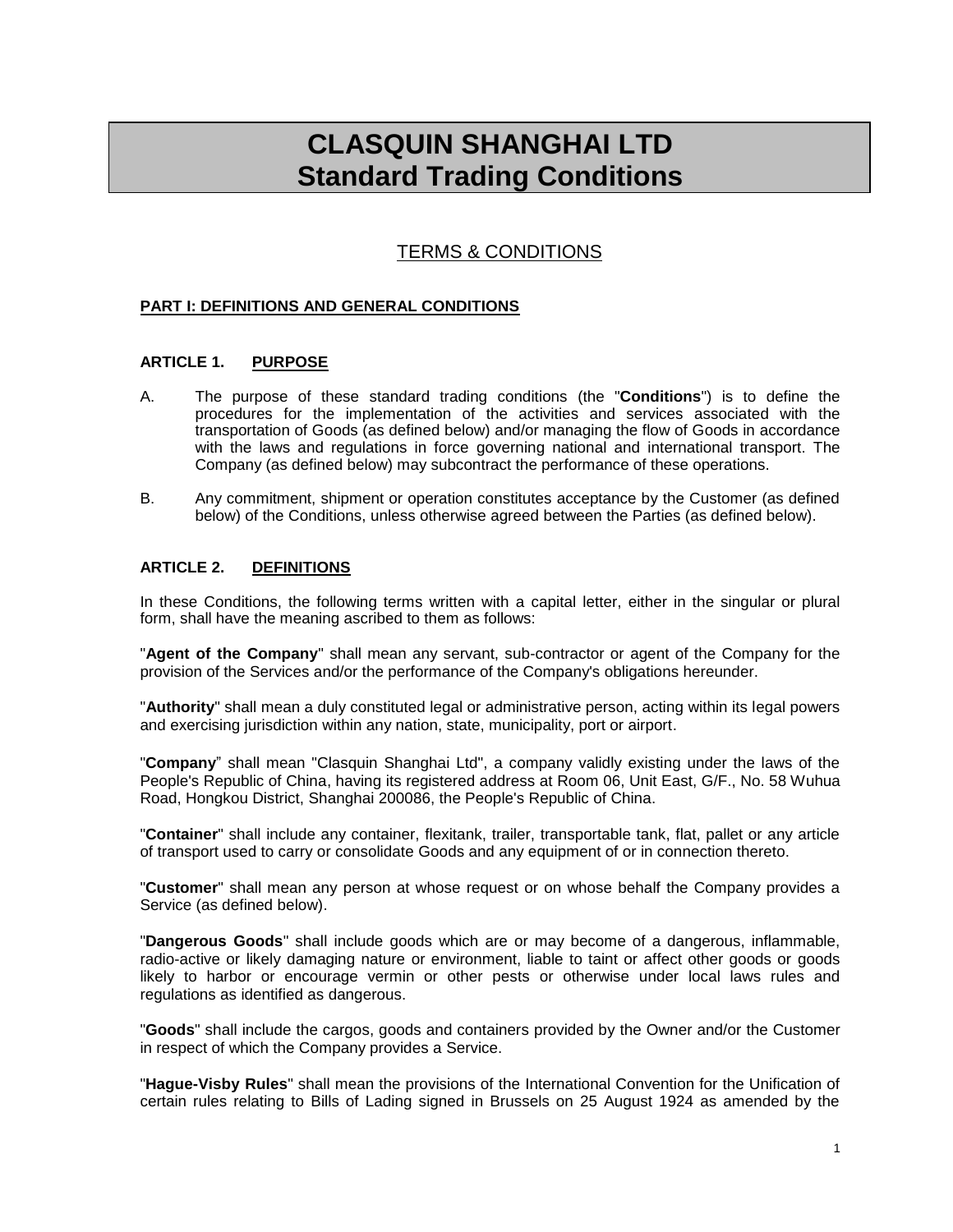Visby Protocol dated 23 February 1968 and the SDR Protocol dated 21 December 1979.

"**Incidental matters**" shall mean anything done or to be done in relation to the Goods or the provision of any Services ancillary to the Goods including but not limited to moving, storing, processing, packing or leaving the Goods at any warehouse, terminal, yard, wharf or other place or area, loading or unloading the Goods from any vehicle, vessel or other conveyance, stowing or packing the Goods or fumigating, transshipping, inspecting or otherwise handling the Goods or anything done in relation thereto.

"**Instructions**" shall mean a statement of the Customer's specific requirements provided to the Company by the Customer, the Owner or any person authorized by the Customer in connection with the Services and the Goods.

"**Services**" shall mean the whole of the services provided by the Company to the Customer, including but not limited to international freight forwarding, domestic freight forwarding, transport, storage, loading and unloading, processing, distribution and handling of common goods and operation of logistics business by making use of computer network, and all matters necessarily related to the provision of the Services or ancillary to the provision of the Services.

"**Montreal Convention**" shall mean the Convention for the Unification of Certain Rules for International Carriage by Air signed in Montreal in 1999.

"**Owner**" shall include the owner, shipper, consignor, depositor and consignee of the Goods and any other person who is or may become interested in the Goods and anyone acting on their behalf.

"**Party(ies)**" shall mean the Company and/or the affiliated companies to the Company and/or the Owner.

"**Person**" shall include individual persons or anybody or corporate bodies.

## **ARTICLE 3. APPLICATION**

- 3.1 Subject to Article 3.1 (ii) below, all Services provided by the Company, whether gratuitous or not, are subject to these Conditions.
	- (i) The provisions of Part I of these Conditions shall apply to all Services;
	- (ii) The provisions of Part II of these Conditions shall only apply to the extent that the Company provides Services as Agent (as defined in Article [19.1.](#page-12-0)1);
	- (iii) The provisions of Part III of these Conditions shall only apply to the extent that the Company provides Services as Principal (as defined in Article [1921.1.](#page-12-1)1).
- 3.2 Where a document bearing a title of or including a "bill of lading" (whether or not negotiable), or "waybill" is issued by or on behalf of the Company and where such document provides that the Company contracts as an "agent of the carrier", the provisions set out in such document shall be paramount in so far as such provisions are inconsistent with these Conditions.
- 3.3 Every variation, cancellation or waiver to these Conditions must be made in writing and signed by a Director of the Company, duly authorized. Notice is hereby given that no other person than a Director of the Company has or will be given any authority whatsoever to agree to any variation, cancellation or waiver to these Conditions.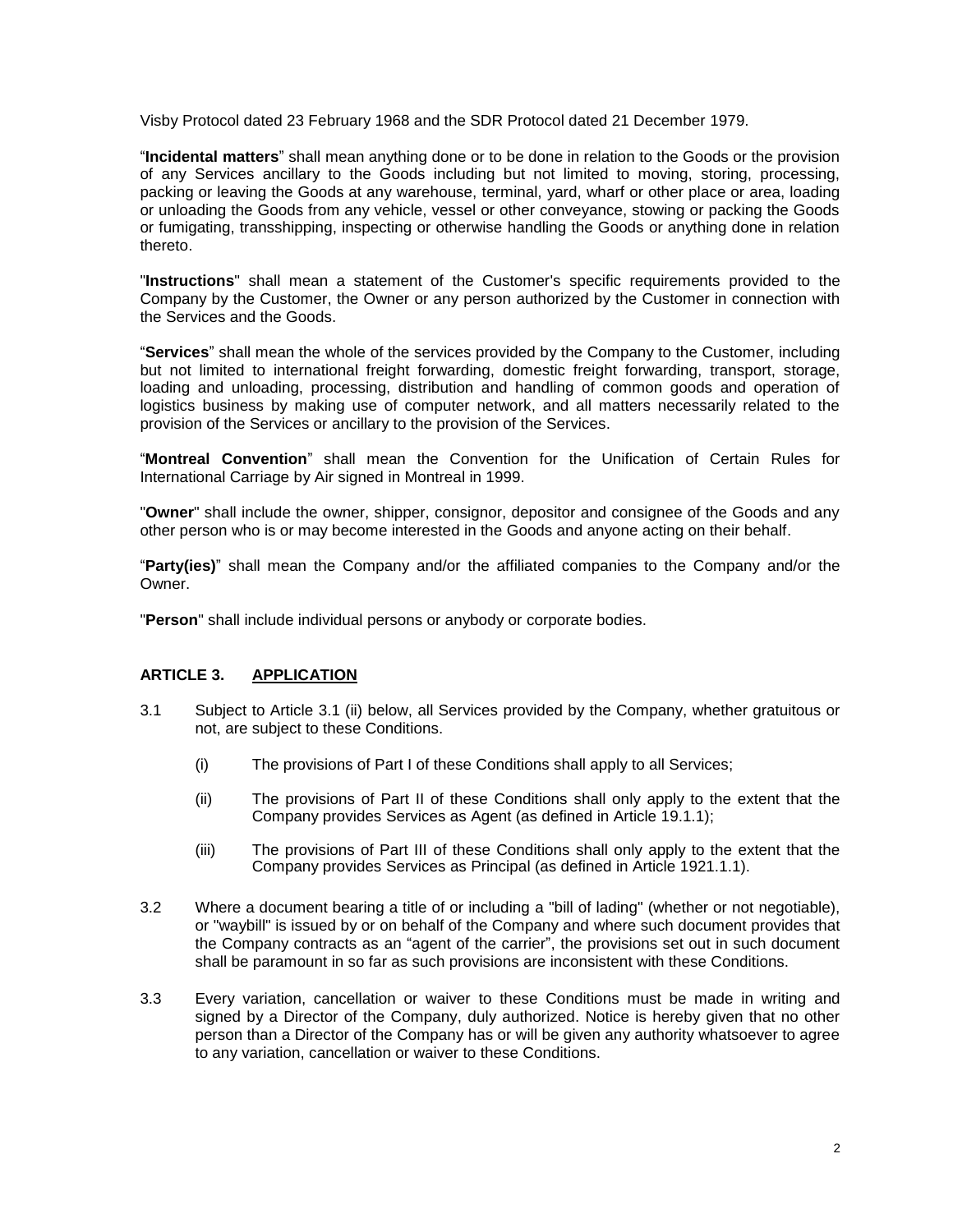# **ARTICLE 4. PROVISION OF SERVICES**

<span id="page-2-0"></span>4.1 Provision of Services by the Company acting as an "Agent"

All Services are provided by the Company acting as an agent. More particularly, the Company acts as an agent where:

- (i) the Company procures a bill of lading or other document evidencing a contract of carriage between a Person, other than the Company, and the Customer or the Owner; or
- (ii) the Company provides services in respect of or relating to customs requirements, taxes, licenses, consular documents, certificates of origin, inspection, certificates and other similar services.
- <span id="page-2-1"></span>4.2 Provision of Services by the Company acting as a "Principal"

All Services are provided by the Company acting as an agent except in the following circumstances where the Company acts as principal:

- (i) where the Company performs any carriage, handling or storage of Goods but only to the extent that the carriage is performed by the Company itself or its servants and the Goods are in the actual custody and control of the Company; or
- (ii) to the extent that the Company expressly agrees in writing to act as a principal, or
- (iii) to the extent that the Company is held by a court of law to have acted as a principal.
- 4.3 Without prejudice to the generality of Articles [4.1](#page-2-0) and [4.2,](#page-2-1) the fact that the Company is either acting as an agent or as a principal shall only be determined in accordance with the provisions of these Conditions and shall not be determined or be evidenced by:
	- (i) the charging by the Company of a fixed price for a Service or Services of whatsoever nature;
	- (ii) the supplying by the Company of its own or leased equipment in respect of any carriage, handling or storage of Goods.
- 4.4 The Company is not a common service provider and will accept no liability as such and it reserves the right to accept or refuse any Service request at its discretion.

All Services are performed subject only to these Conditions and, when applicable but subject to Article 19 and 21, the conditions on any bill of lading, sea or air waybill, consignment note (including carriage by internal air, road, railway, waters, etc.) and warehouse receipt issued by the Company whereby the Company expressly agrees in writing to act as principal.

# **ARTICLE 5. OBLIGATIONS OF THE CUSTOMER**

- 5.1 The Customer warrants that he/she is either the Owner or the authorized agent of the Owner of the Goods and that he/she is authorized to accept and is accepting these Conditions not only for himself/herself but also for and on behalf of the Owner of the Goods.
- 5.2 The Customer warrants that he/she has reasonable knowledge of matters affecting (i) the conduct of his/her business, including but not limited to the terms of sale and purchase of the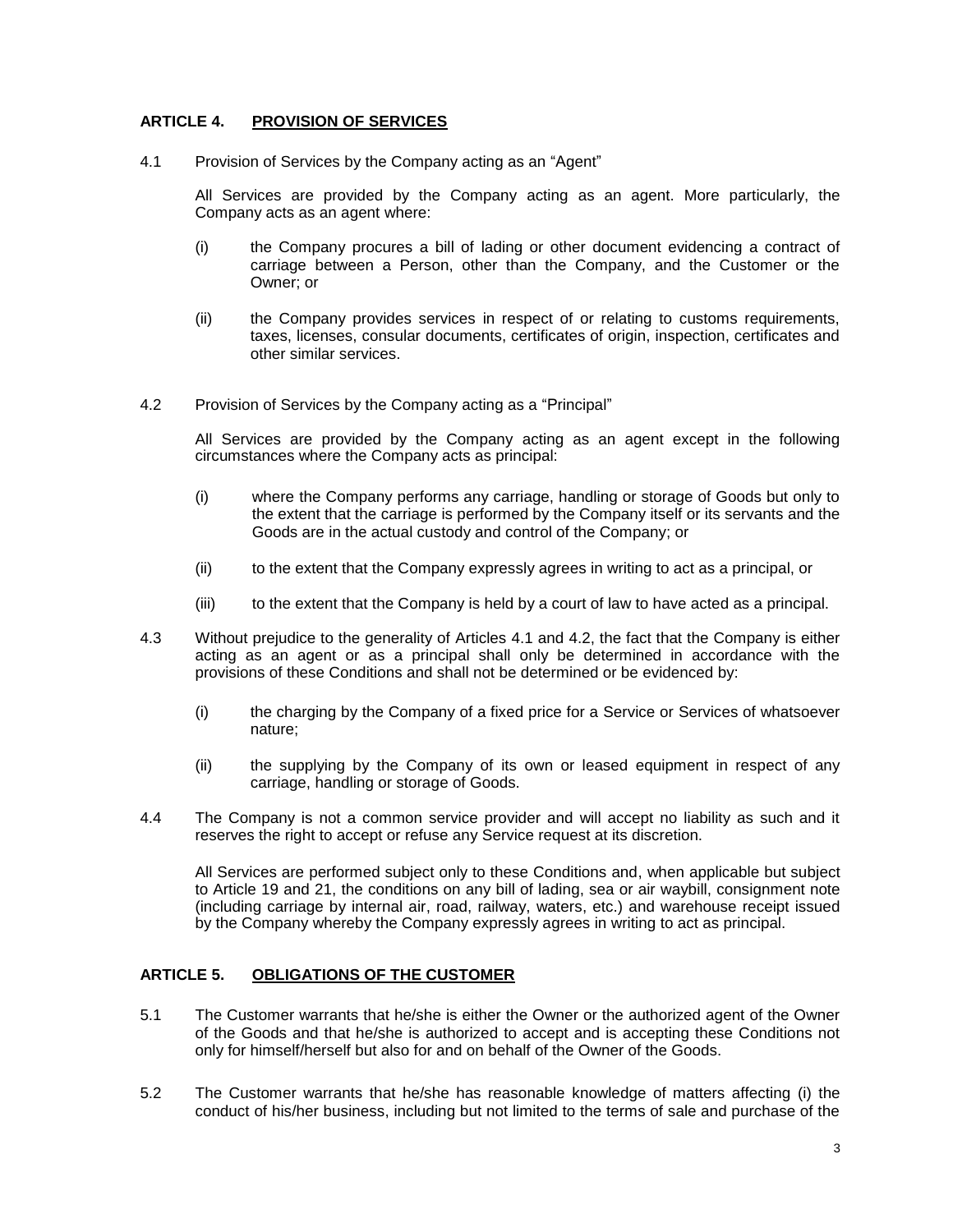Goods and all other matters relating thereto and (ii) the provisions of the Services.

- 5.3 The Customer, the Owner and/or any other Person who has been granted the power by the Customer and/or the Owner shall give sufficient, accurate and executable Instructions to the Company in relation to the provision of the Services by the Company.
- 5.4 The Customer warrants that the description and particulars of the Goods are complete and correct.
- 5.5 The Customer warrants that the Goods are properly packed and labeled according to the rules and regulations applicable in the country of its initial location as well as in the country of its destination, except where the Company has accepted Instructions in respect of such services.

## **ARTICLE 6. SPECIAL INSTRUCTIONS BY CUSTOMER, GOODS AND SERVICES**

- <span id="page-3-0"></span>6.1 Unless otherwise previously agreed in writing by the Parties, the Customer shall not deliver to the Company or cause the Company to deal with or handle Dangerous Goods.
- 6.2 If the Customer is in breach of Article [6.1](#page-3-0) above and delivers to the Company or causes the Company to handle Dangerous Goods without the Company's prior written consent, the Customer shall be liable for all losses or damage whatsoever caused by or to or in connection with the Dangerous Goods howsoever arising and shall defend, indemnify and hold harmless the Company against all penalties, claims, damages, costs and expenses whatsoever arising in connection therewith and the Dangerous Goods may, without notice, be destroyed or otherwise dealt with at the sole discretion of the Company or any other Person in whose custody they may be at the relevant time.
- 6.3 If the Company agrees to provide Services in respect of Dangerous Goods, such Services for Dangerous Goods shall be provided by the Company subject to the possibility of the Company or any Person acting as an agent of the Company to, without any prior notice or liability, destroy or otherwise deal with the Dangerous Goods at the expense of the Customer or the Owner if the Company or its agent considers that the said Dangerous Goods might constitute a risk to other goods, property, life or health.
- 6.4 The Customer, the Owner and/or any Person who has been granted power by the Customer and/or the Owner shall give sufficient timely, accurate and executable Instructions to the Company regarding the Services to be provided by the Company and shall provide assistance and co-operation as may be necessary in respect of the performance of the Services by the Company.
- 6.5 The Customer warrants at all times that the description, particulars and the Instructions relating to the Services and the Goods are complete, sufficient and accurate.
- <span id="page-3-1"></span>6.6 The Customer undertakes not to tender for transportation of any Goods which require temperature control without giving prior written notice of their nature and particular temperature range to be maintained to the Company. In case of a temperature controlled container stuffed by the Customer or by any Person on behalf of the Customer, the Customer further undertakes that the said container has been properly pre-cooled or preheated as appropriate, that the Goods have been properly stuffed in the container and that its thermostatic controls have been properly set by the Customer.
- 6.7 For the avoidance of doubt, if the requirements stated in Article [6.6](#page-3-1) here above are not fulfilled due to the absence of prior written notice by the Customer to the Company in this respect, the Company shall not be liable for any losses of or damage to the Goods caused by such non-compliance.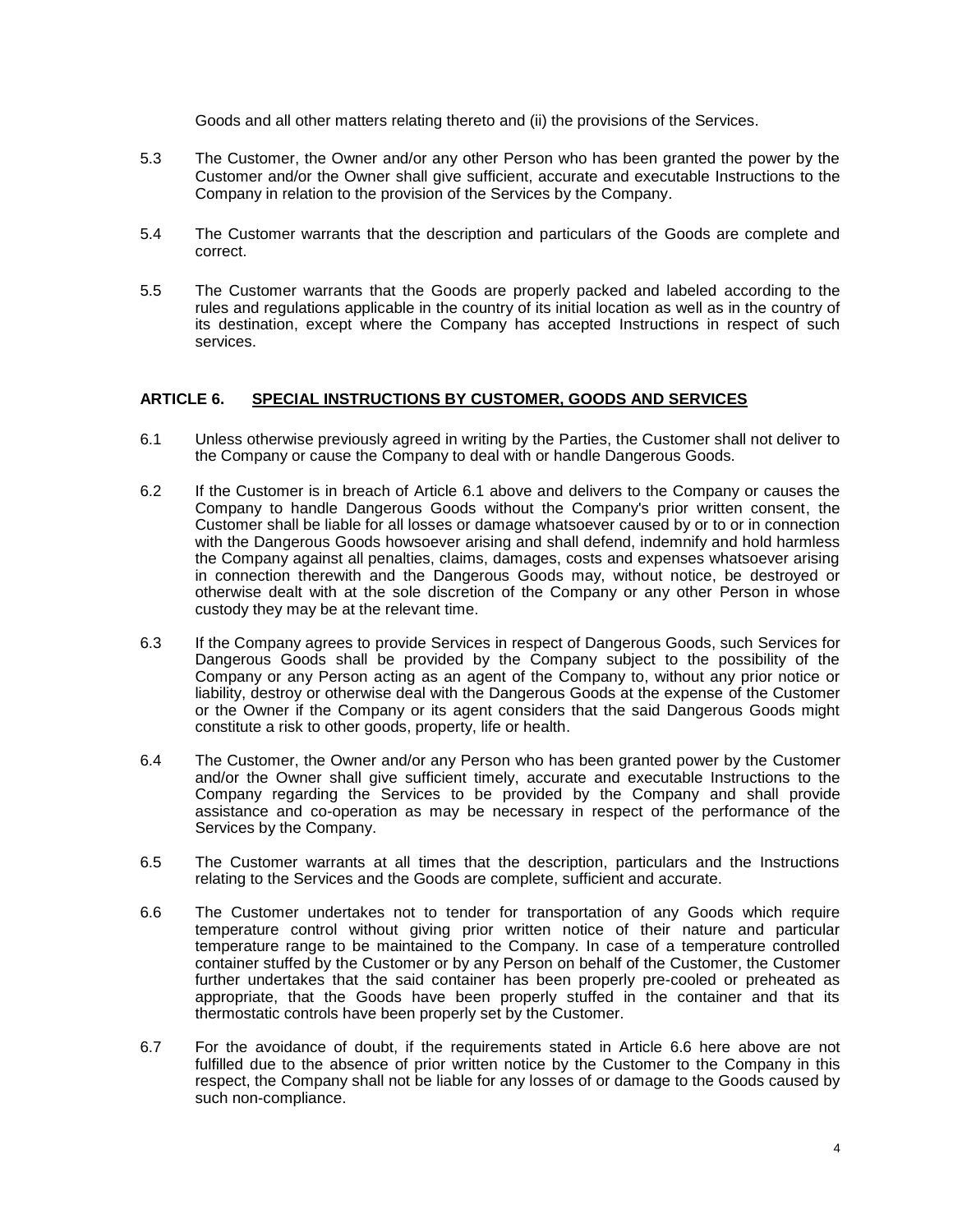# **ARTICLE 7. INSURANCE**

- 7.1 No insurance will be subscribed for the Goods subject to the Services except upon express Instructions given to and expressly accepted by the Company and all insurances subscribed by the Company are subject to the usual exceptions and conditions of the policies of the insurance company or underwriters taking the risk.
- 7.2 Unless otherwise agreed in writing, the Company shall not be under any obligation to subscribe to any separate insurance for each consignment but may declare it on any open or general policy.
- 7.3 The Company only acts as an agent of the Customer in respect of the subscription of the insurance relating to the Containers and/or Goods provided by the Customer and subject to the Services. Should the insurers dispute their liability for any reason, the Customer shall have recourse against the insurers only and the Company shall not be under any responsibility or liability whatsoever in relation thereto notwithstanding that the insurance premium upon the policy may not be at the same rate as that charged by the Company or paid to the Company by the Customer.

# **ARTICLE 8. GENERAL INDEMNITIES AND LIABILITIES**

- 8.1 Except in accordance with express Instructions previously received in writing and accepted in writing by the Company, the Company shall not be obliged to make any declaration for the purposes of any statute, convention or contract as to the nature or of the value of any Goods or as to any special interest in delivery.
- 8.2 Unless otherwise previously agreed in writing or otherwise provided for under the provisions of a document signed by the Company, Instructions relating to the delivery or release of Goods against payment or against surrender of a particular document shall be in writing and the Company's liability shall not exceed that provided for the price of the Services.
- <span id="page-4-0"></span>8.3 Unless otherwise previously agreed in writing by the Company that the Goods shall depart at or arrive by a particular date, the Company accepts no responsibility in respect of the departure or arrival dates of the Goods.
- 8.4 The Customer and/or Owner shall defend, indemnify and hold harmless the Company against all liability, losses, damage, costs and expenses arising out of:
	- (i) the alteration to the nature of the Goods unless caused by the Company's negligence,
	- (ii) the Company's acting in accordance with the Instructions, or
	- (iii) a breach of warranty or obligation by the Customer or the negligence of the Customer and/or the Owner.
- 8.5 Except to the extent caused by the Company's negligence, the Customer and Owner shall be liable for and shall defend, indemnify and hold harmless the Company in respect of all duties, taxes, imposts, levies, deposits and outlays of whatsoever nature levied by any Authority and for all payments, fines, costs, expenses, losses and damage whatsoever incurred or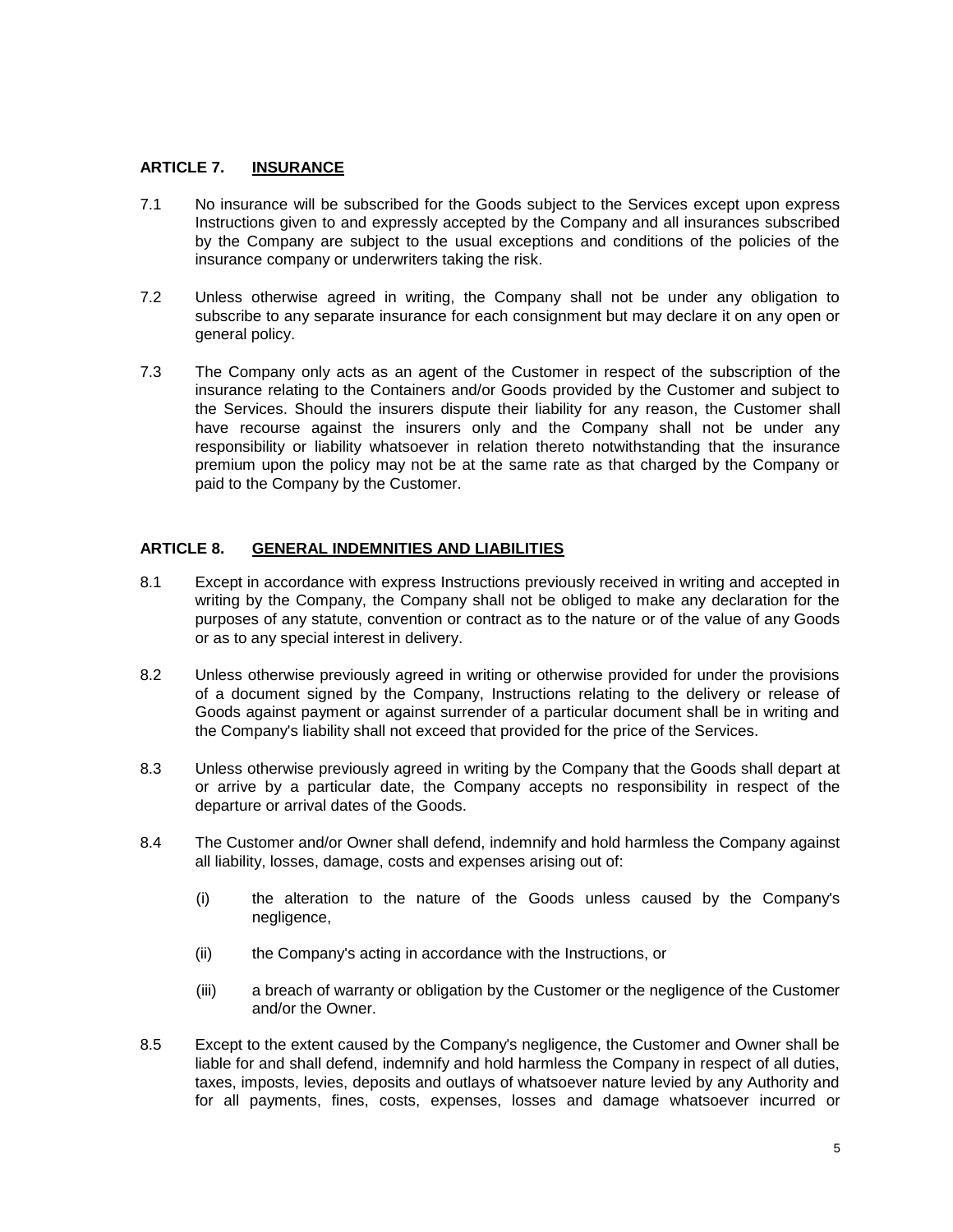sustained by the Company in connection therewith.

- 8.6 Advice and information, in whatever form it may be given, are provided by the Company for the Customer only and the Customer shall defend, indemnify and hold harmless the Company for all liabilities, losses, damage, costs and expenses arising out of any other Person relying on such advice or information.
- 8.7 The Customer undertakes that no claim be made against any Agent of the Company which imposes or attempts to impose upon any of them any liability whatsoever in connection with the Goods, if any such claim should nevertheless be made, to indemnify the Company against all consequences thereof.
- 8.8 Without prejudice to the foregoing, every such Agent of the Company shall have the benefit of all provisions herein, as if such provisions were expressly provided for their benefit. It is expressly agreed by the Customer that, to the extent of those provisions, these Conditions are entered into by the Company not only on its behalf, but also as agent and trustee for such servants, sub-contractors and agents.
- 8.9 The Customer shall defend, indemnify and hold harmless the Company from and against all claims, costs and demands whatsoever and by whomsoever made or preferred in excess of the liability of the Company under the terms of these Conditions and without prejudice to the generality of this Article, this indemnity shall cover all claims, costs and demands arising from or in connection with the negligence of the Company and/or its Agents.
- 8.10 In this Article, "Agent" shall include direct and indirect sub-contractors of the Company and their respective servants and agents.
- 8.11 The Customer shall be liable for the losses, damage, contamination, soiling, detention or demurrage before, during and after the carriage of property (including, but not limited to, Containers) of the Company, the Company's servants, sub-contractors and agents, independent contractors engaged by the Company for performance of part or all of the Services or any Person or owner of any vessel, vehicle and goods caused by the Customer or Owner or any Person acting on behalf of either of them or for which the Customer is otherwise responsible.

# **ARTICLE 9. CHARGES, TARIFFS AND BILLING**

- 9.1 Quotations as to fees, rates of duty, freight charges, insurance premiums or other charges given by the Company to the Customer are for informational purposes only and are subject to change without notice; no quotation shall be binding upon the Company unless the Company agrees in writing to undertake the handling or transportation of the shipment at a specific rate or amount set forth in the quotation and payment arrangements are agreed between the Company and the Customer.
- 9.2 The Company shall invoice the Customer the services charges for Services provided to the Customer (the "**Services Charges Invoices**") and the Customer shall inform the Company of any dispute or discrepancy found in the Services Charges Invoices within seven (7) calendar days from the receipt of the said Invoices (the "**Claim Period**"). If the Customer fails to make a claim as to the Services Charges Invoices within the Claim Period, the Customer shall be deemed as having agreed with the said Invoices in all respects. It is expressly agreed that no claim may be made in respect of any Services Charges Invoices after the Claim Period.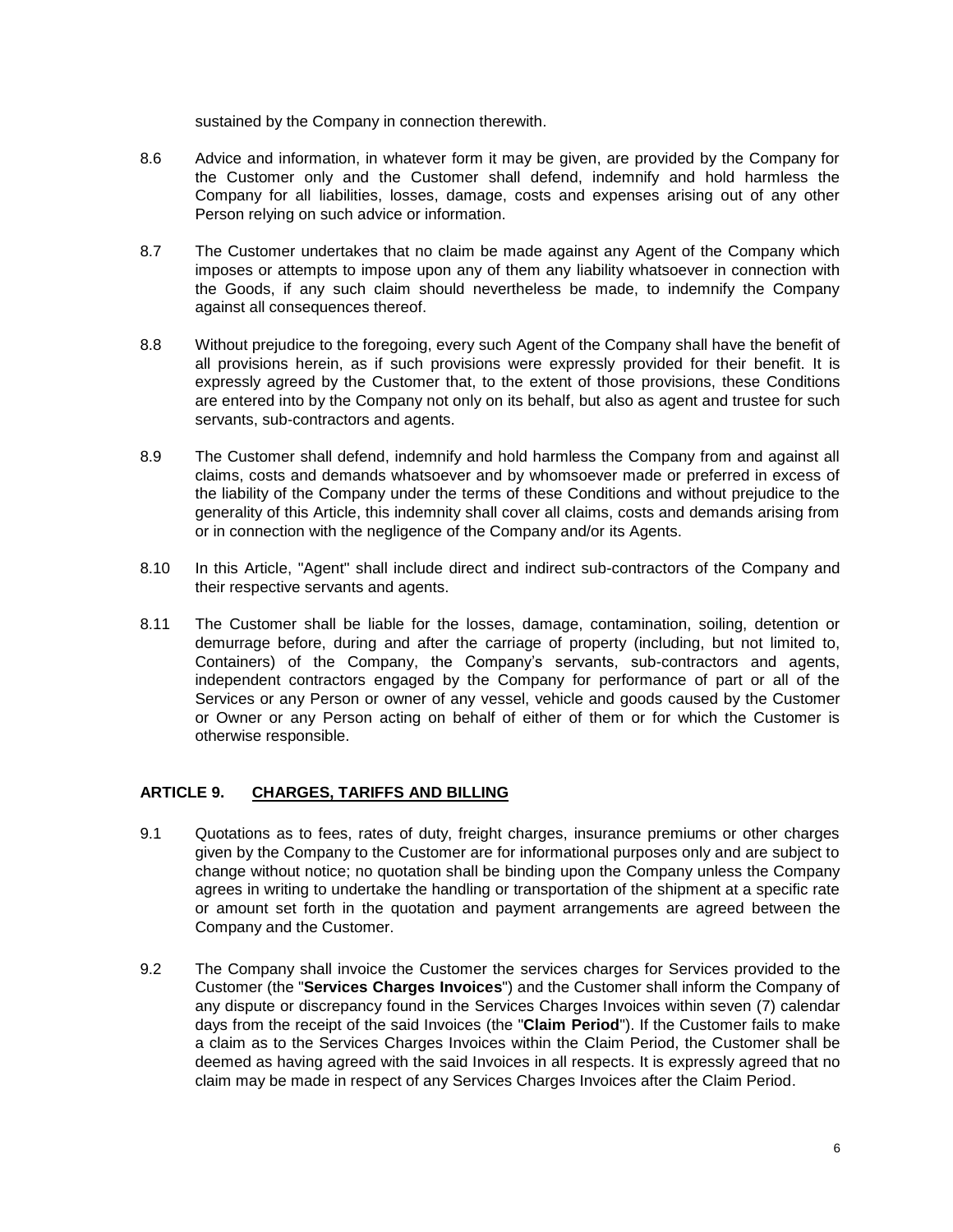- 9.3 Notwithstanding the provisions of Article 9.2 here above, the Customer shall immediately pay to the Company all sums when due without deduction or deferment on account of any claims, counterclaim or set-off. The Company is entitled to impose interest on the overdue sum of money without prejudice to other rights or remedies it may have.
- 9.4 When the Company is instructed to collect freight, duties, charges or other expenses from any Person other than the Customer, the Customer shall be responsible for the same on receipt of evidence of demand and non-payment by such other Person when due.
- 9.5 The Customer shall pay all amounts due to the Company on due date. However, in case of overdue payments by the Customer, the latter shall pay to the Company interests on the overdue amounts at a rate of four per cent (4%) during the period that such amounts are overdue.

# **ARTICLE 10. LIBERTIES AND RIGHTS OF COMPANY**

# **10.1 SUBCONTRACTING**

Where the Company employs third parties to perform all or part of the Services to be provided to the Customer, the Customer agrees that the Company shall have no direct responsibility or liability to the Customer for any act or omission of such third party, even though the Company may be responsible for the payment of such third party's charges. However, the Company shall, if suitably indemnified by the Customer against all costs (including attorney and client costs) which may be incurred by or awarded against the Company, take such action against the third party on the Customer's behalf as the Customer may direct.

# **10.2 TERMS AND CONDITIONS OF AGENTS AND SUBCONTRACTORS**

- 10.2.1 The Customer agrees that all Goods shall be dealt with by the Company on the terms and conditions, whenever such terms and conditions are consistent with these Conditions, stipulated by the carriers, warehousemen, government departments, and all other parties (whether acting as agents or subcontractors of the Company or not) into whose possession or custody the Goods may pass, or subject to whose authority they may at any time be.
- 10.2.2 The Company shall be entitled, except insofar as has been otherwise agreed in writing, to enter, on behalf of itself or the Customer and without notice to the Customer, into contracts relating to the following:
	- (i) all or part of the logistics services by any Person, means or time limit;
	- (ii) the location and lease of the warehouse, the packing or handling of the Goods or;
	- (iii) the carriage of the Goods by any route, means or Person;
	- (iv) the carriage of the Goods of any description whether containerized or not, on or under the deck of any vessel;
	- (v) the storage, packing, transshipment, loading, unloading or handling of Goods by any Person, at any place (whether on shore or afloat) and for any length of time;
	- (vi) the carriage or storage of the Goods in Containers or with other goods of whatever nature;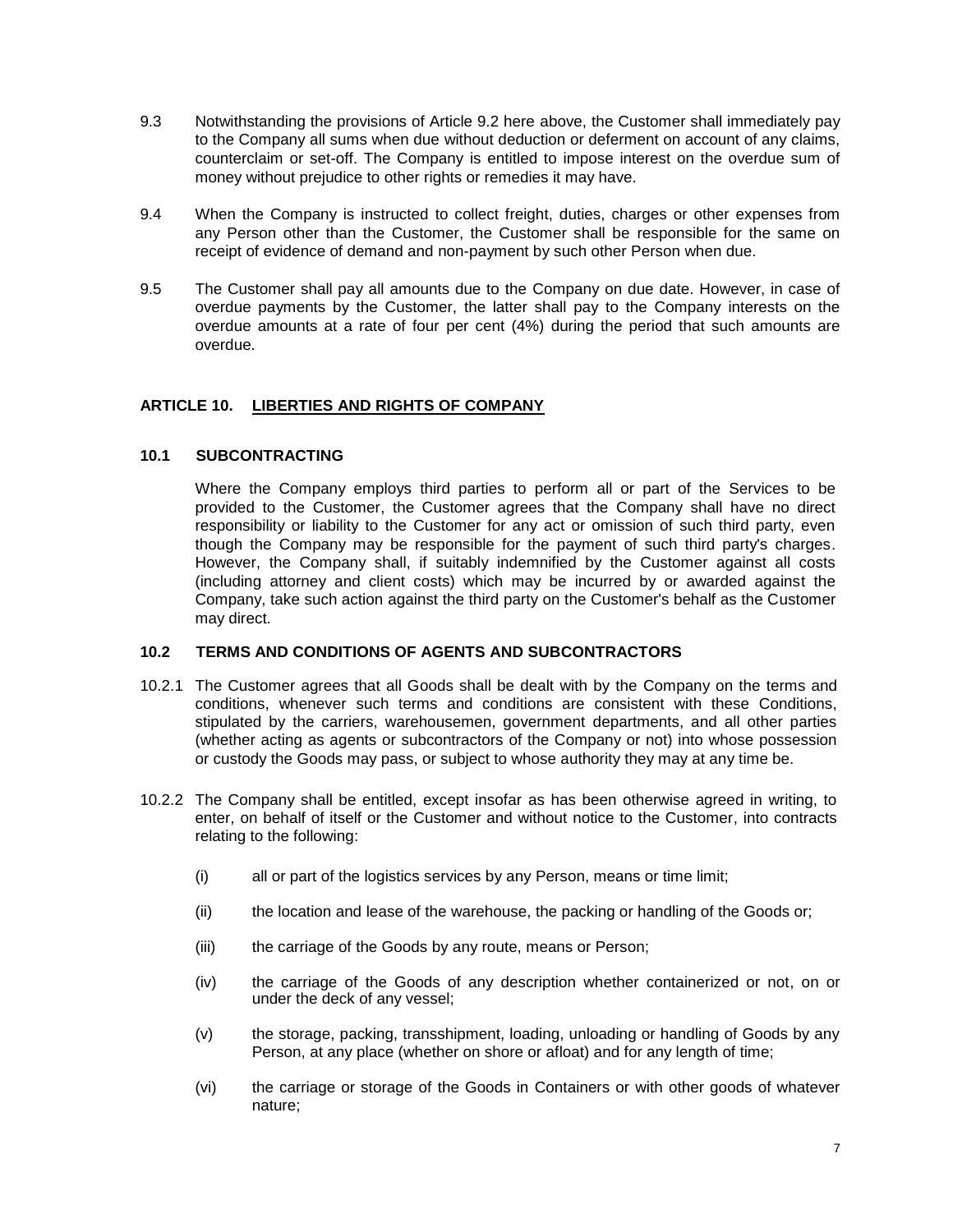- (vii) the performance of its own obligations as to the Services to be provided to the Customer; or
- (viii) the implementation of such acts that the Company may consider necessary or incidental to the performance of the Services and Company's obligations.
- 10.2.3 The Company shall be entitled but under no obligation to depart from the Instructions in any respect if the Company considers that it is in the Customer's interest. The Company shall bear any additional liability in relation thereto.
- 10.2.4 The Company may at any time comply with the orders or recommendations given by any Authority. The responsibility of the Company in respect of the Goods shall cease on the delivery or other disposition of the Goods in accordance with such orders or recommendations.
- <span id="page-7-0"></span>10.2.5 If at any stage of the performance of the Company's obligations, in the opinion of the Company or any Agent of the Company, the Services are or are likely to be affected in whole or in part by any hindrance, risk, delay, difficulty or disadvantage whatsoever and which cannot be avoided by reasonable endeavors of the Company or such other Person, the Company may, after giving a written notice to the Customer or the Owner or without notice where it is not reasonably possible to give such notice, treat the performance of its obligations and the provision of the Services as terminated and place the Goods or any part of them at the Customer's or the Owner's disposal at any place which the Company may deem safe and convenient, whereupon the responsibility of the Company in respect of the Goods shall cease. After the termination of the Services in accordance with this Article, the Customer shall be responsible for any additional costs of carriage, delivery and/or storage of the Goods at such place and all other expenses which may be incurred by the Company.
- <span id="page-7-1"></span>10.2.6 If delivery of the Goods or any part thereof is not taken by the Customer or the Owner at the time and place when and where the Company or the Agent of the Company makes the delivery, the Company or such other person is entitled to call upon the Customer or the Owner to take delivery thereof, the Company or the Agent of the Company shall be entitled to store the Goods in the open or under covered storage location at the sole risk and expense of the Customer and/or the Owner.
- 10.2.7 Notwithstanding the provisions of Articles [10.2.5](#page-7-0) and [10.2.6,](#page-7-1) the Company shall be entitled to but under no obligation, and without no additional liability to the Customer or the Owner, sell or dispose of the Goods at the expense of the Customer as follows:
	- (i) on giving twenty one (21) calendar days notice in writing to the Customer, all Goods which in the opinion of the Company cannot be delivered as instructed; and
	- (ii) without notice to the Customer, Goods which have perished, deteriorated or altered, or are in immediate prospect of doing so in a manner which has caused or may be reasonably expected to cause losses or damage to any Person or property or to contravene applicable regulations.

The Customer shall, on demand, pay to the Company any and all expenses incurred in respect of the sale or the disposal of the Goods as abovementioned.

10.2.8 The Company shall have a particular and general lien on all Goods or documents relating to the Goods in its possession for all sums due at any time by the Customer or the Owner. The Company shall be entitled to sell or dispose of such Goods or documents at the expense of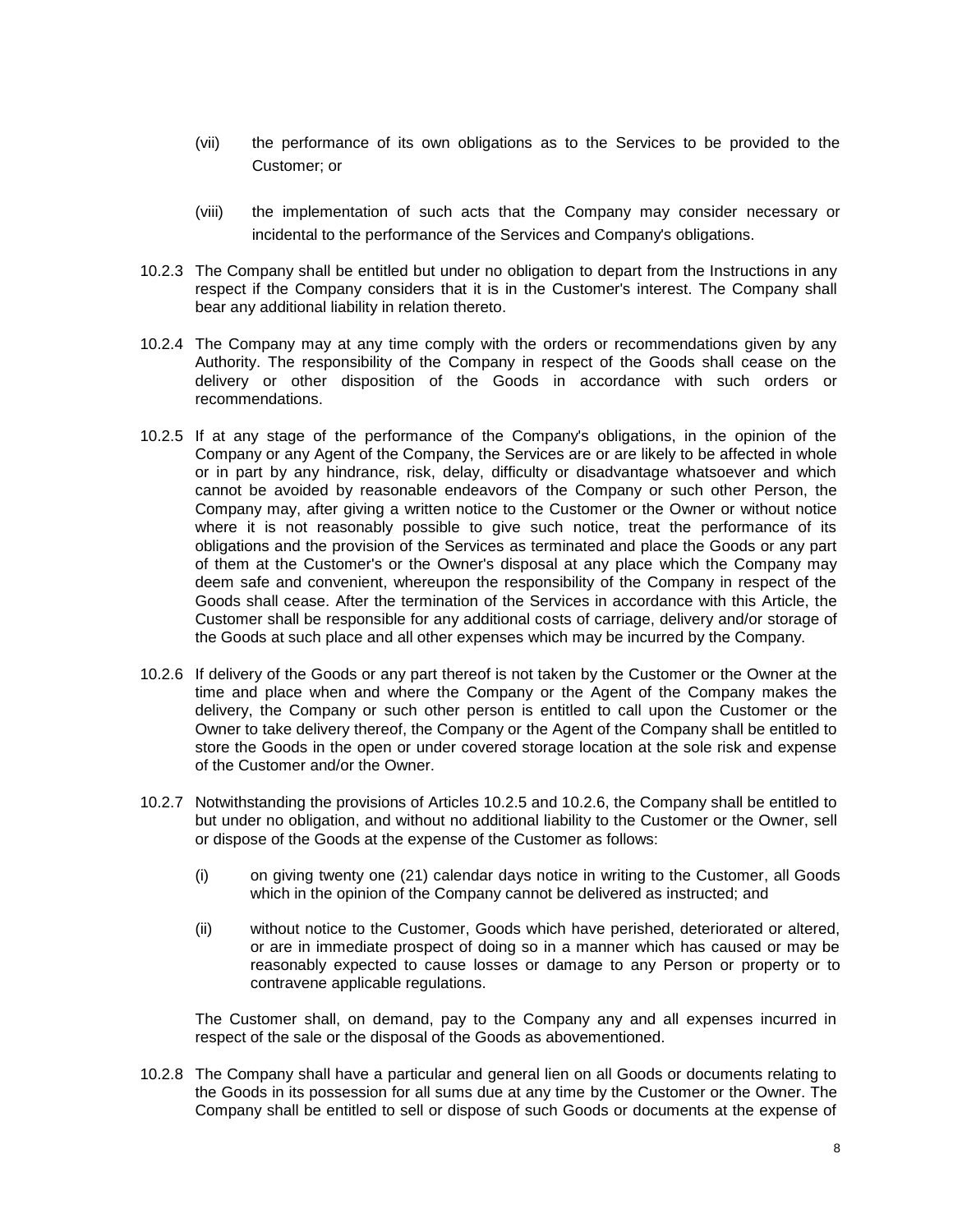the Customer and without any liability to the Customer and/or the Owner and apply the proceeds in or towards the payment of such sums after giving a fifteen (15) calendar days notice in writing to the Customer or the Owner.

- 10.2.9 The Company shall be entitled to retain and be paid all brokerages, commissions, allowances and other remunerations customarily retained by or paid to freight forwarders.
- 10.2.10 The Company shall have the right to enforce against the Customer and/or the Owner, jointly and severally, any liability of the Customer under these Conditions or to recover from them any sums to be paid by the Customer, which upon demand have not been paid.

# **ARTICLE 11. CONTAINERS**

- <span id="page-8-0"></span>11.1 If a Container has not been packed nor stuffed by the Company, the Company shall not be liable for any losses of or damage to the contents if caused by:
	- (i) the manner in which the Container has been packed or stuffed;
	- (ii) the unsuitability of the contents for carriage in Containers, unless the Company has approved the suitability;
	- (iii) the unsuitability or defective condition of the Container provided by the Customer or its supplier;
	- (iv) the unsuitability or defective condition of the Container provided by or on behalf of the Company if the unsuitability or defective condition arose (a) without any negligence on the part of the Company or (b) would have been apparent upon reasonable inspection by the Customer or the Owner or any Person acting on behalf of either of them;
	- (v) if the Container is not sealed at the commencement of the Carriage except where the Company has agreed to seal the Container.
- <span id="page-8-1"></span>11.2 The Customer shall defend, indemnify and hold harmless the Company against all liability, losses, damage, costs and expenses arising from one or more of the matters covered by Article [11.1](#page-8-0) except for Article [11.1](#page-8-0)[\(iv\)](#page-8-1) above.
- 11.3 Where the Company is instructed to provide a Container, in the absence of a written request to the contrary, the Company is not under an obligation to provide a Container of any particular type or quality.

# **ARTICLE 12. GENERAL LIABILITY**

- 12.1 Except insofar as otherwise provided by these Conditions, the Company shall not be liable for any losses or damage whatsoever arising from:
	- (i) the act or omission of the Customer or the Owner or any person acting on their behalf;
	- (ii) the compliance with the Instructions;
	- (iii) the insufficiency of the packing or labeling of the Goods except where such packing or labeling has been done by the Company upon request by the Customer;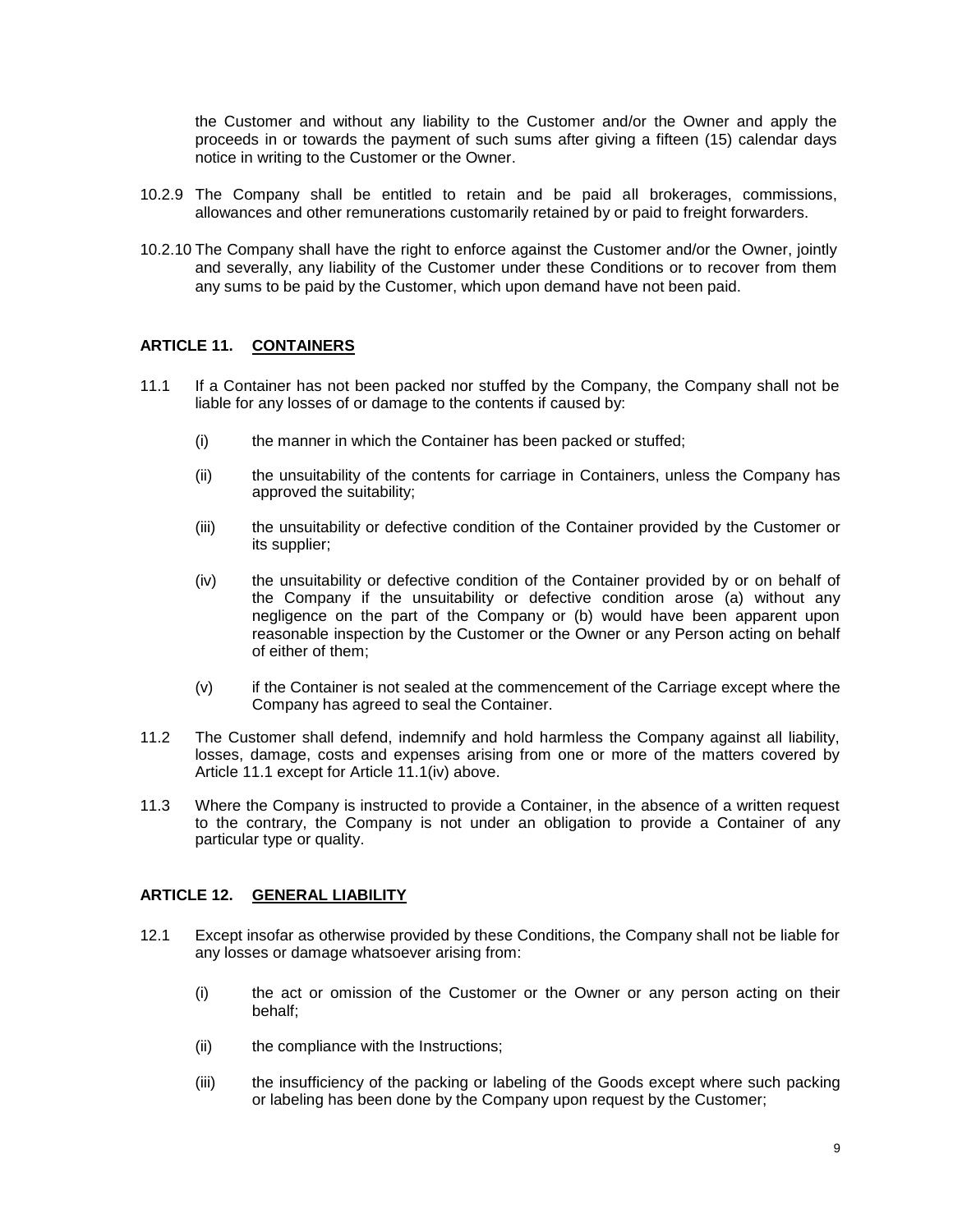- (iv) the handling, loading, storage or unloading of the Goods by the Customer or the Owner or any Person acting on their behalf,
- (v) the inherent vices of the Goods;
- (vi) riots, civil commotions, strikes, lockouts, stoppage or restraint of labour from whatsoever cause;
- (vii) fire, flood, epidemics or storm; or
- (viii) any cause which the Company could not avoid and the consequences whereof it could not prevent by the exercise of reasonable diligence.
- 12.2 Subject to Article [8.3,](#page-4-0) the Company shall not be liable in contract or in tort or otherwise for losses, damage or cost howsoever caused (whether indirect or consequential) to property other than the Goods themselves and shall not be liable for any pure economic losses, indirect or consequential losses or damage, loss of profit or market due to the delay in the delivery of or deviation of the shipment of the Goods howsoever arising.
- 12.3 Where the loss of or damage to the Goods occurred in a specific section of the multi-mode transportation, the liability of the Company for damages and the limit thereof should be governed by the relevant laws on the specific mode of transportation used in the specific section. Where the specific section of transportation in which the loss or damage occurred cannot be identified, the limit of liability shall be the least one of those thereof provided in all relevant laws applicable to the mode of transportation involved.

# **ARTICLE 13. AMOUNT OF COMPENSATION**

- <span id="page-9-1"></span>13.1 Except in so far as otherwise provided by these Conditions, the liability of the Company, howsoever arising, shall not exceed the following:
	- (a) in respect of all claims other than those subject to the provisions of Article [13.4,](#page-9-0) the amount of the Services fees related to the Goods lost, damaged, misdirected, misdelivered or in respect of which a claim arises,
	- (b) in respect of claims for delay where not excluded by the provisions of these Conditions, the amount of the Company's charges in respect of the Goods delayed.
- 13.2 The limitation of liability referred to in Article [13.1](#page-9-1) shall apply notwithstanding the fact that the cause of the loss or damage caused to the Goods is unexplained.
- 13.3 The Company may accept liability in excess of the limits set out in these Conditions if:
	- (i) the Company has agreed so in writing prior to the receipt of the Goods from the Customer; and
	- (ii) the Customer has paid or agreed to pay to the Company additional charges for accepting such increased liability. Details of the Company's additional charges will be provided upon request.
- <span id="page-9-0"></span>13.4 Compensation to be paid by the Company to the Customer in accordance with Article 13.3 shall be calculated by reference to the invoice value of the Goods as declared by the Customer upon delivery of the Goods to the Company, plus freight and insurance fees paid by the Customer, if any.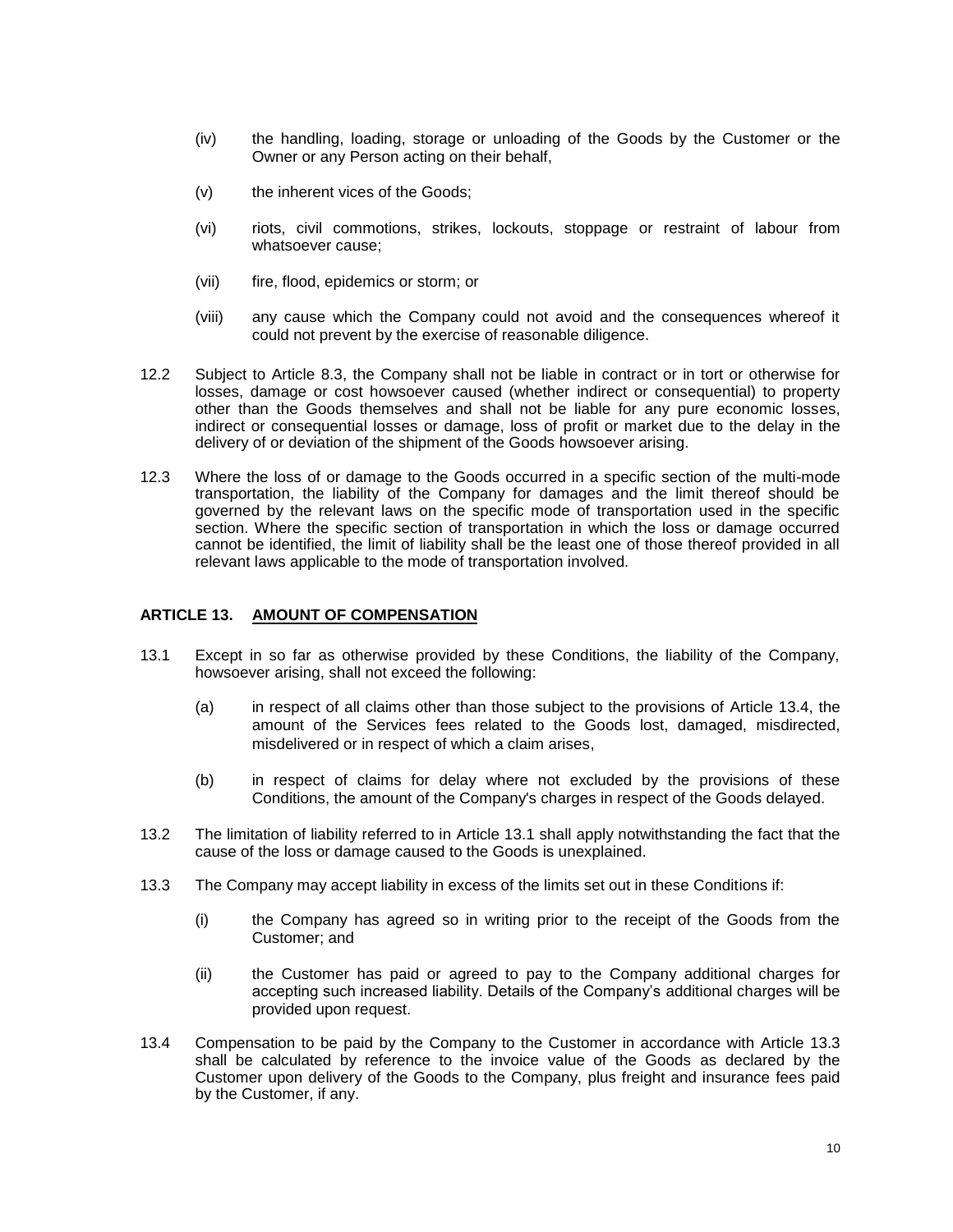- 13.5 In case of application of Article 13.4, if no invoice value for the Goods has been declared by the Customer, the compensation shall be calculated by reference to the amount of Service fees/of value of such Goods at the place and time when they were delivered to the Customer or the Owner or should have been so delivered. The value of the Goods shall be determined according to the current market price of the Goods, or, if there be no commodity exchange price or current market price, by reference to the normal value of goods of the same kind and quality.
- 13.6 Unless agreed in writing prior to receipt, the Company will not accept or deal with bullion, coin, precious stone, jewellery, antiques, works of art or other valuable goods (altogether, the "**Valuable Goods**"). Should the Customer nevertheless deliver any such Valuable Goods to the Company or cause the Company to handle or deal with any such Goods other than in accordance with prior written agreement of the Company, the Company shall be under no liability whatsoever for or in connection with such Valuable Goods howsoever arising.

# **ARTICLE 14. NOTICE OF LOSS - TIME BAR**

- <span id="page-10-1"></span>14.1 The Company shall be discharged of all liability unless:
	- (i) notice of any claim is received in writing by the Company or the Agent of the Company within fourteen (14) calendar days after the date specified in Article [14.2](#page-10-0) below, or within any shorter delay as stated in national or international regulations applicable, and
	- (ii) legal proceedings are initiated in the proper forum as specified under Article 18 and written notice thereof received by the Company within nine (9) months after the date specified in Article [14.2](#page-10-0) below.
- <span id="page-10-0"></span>14.2 For the purpose of Article [14.1,](#page-10-1) the applicable dates are:
	- (i) in the case of damage to the Goods, the date of delivery of the Goods;
	- (ii) in the case of delay, loss or non-delivery of the Goods, the date on which the Goods should have been delivered;
	- (iii) in any other case, the event giving rise to the claim.

## **ARTICLE 15. GENERAL AVERAGE**

The Customer and the Owner shall defend, indemnify and hold harmless the Company in respect of any claims of a general average nature which may be made on the Company and the Customer and the Owner shall provide such security as may be required by the Company in this respect.

## **ARTICLE 16. MISCELLANEOUS**

- 16.1 Any notice served by post shall be deemed to have been given on the third  $(3<sup>rd</sup>)$  calendar day following the day on which it was posted to the address of the recipient of such notice last known to the Company.
- 16.2 The defenses and limits of liability provided for by these Conditions shall apply in any action against the Company whether such action be founded in contract or tort.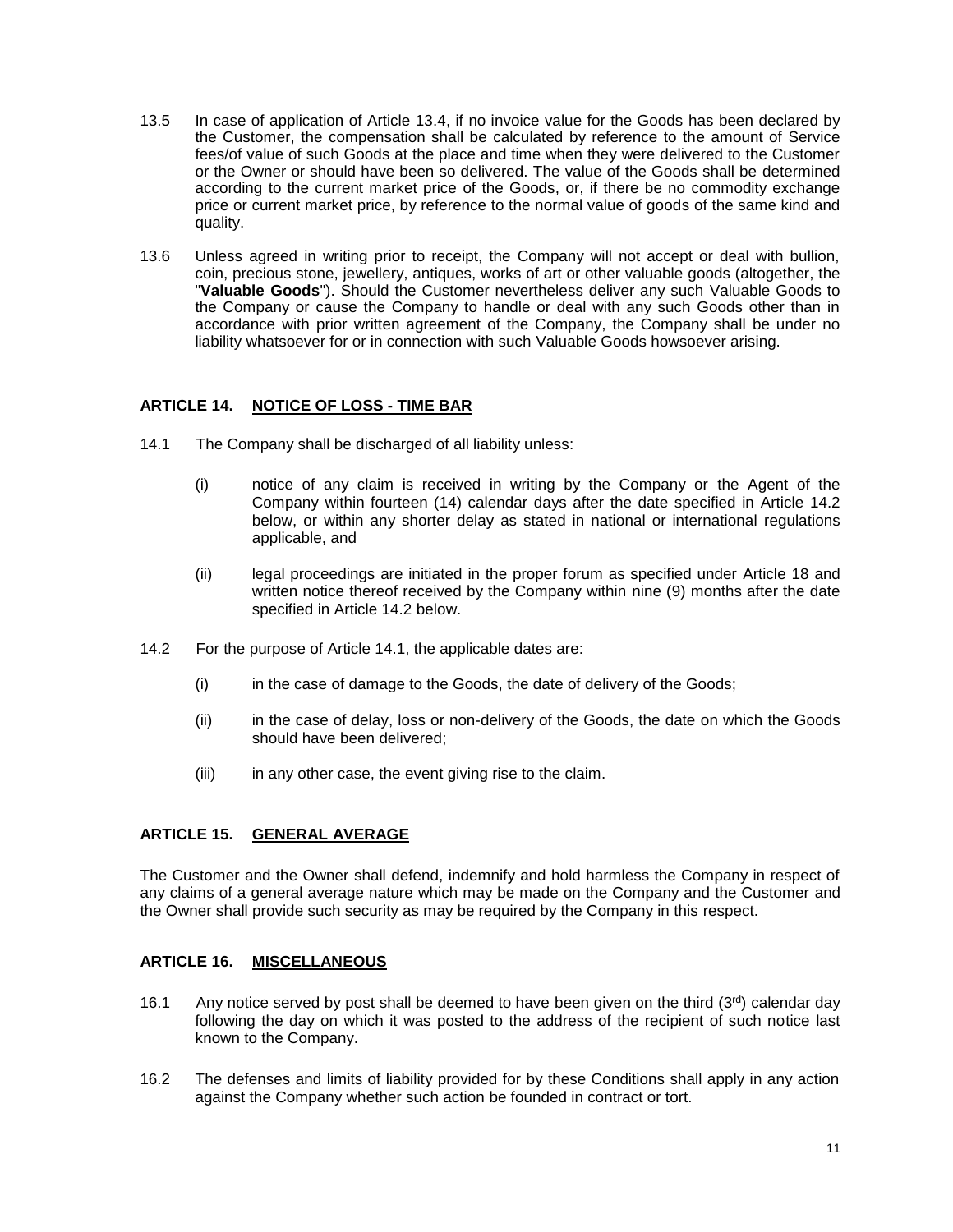- 16.3 If any legislation is compulsorily applicable to any business undertaken, these Conditions shall, as regards such business, be read as subject to such legislation and nothing in these Conditions shall be construed as a surrender by the Company of any of its rights or immunities or as an increase of any of its responsibilities or liabilities under such legislation and if any part of these Conditions be repugnant to such legislation to any extent such part shall, as regards such business, be over-ridden to that extent and no further.
- 16.4 Headings of articles or groups of articles in these Conditions are for indicative purposes only.
- 16.5 These Conditions are drafted in both Chinese and English language. In case of any conflict, discrepancy, or difference, the English version shall prevail.

# **ARTICLE 17. FORCE MAJEURE**

- 17.1 In the event of Force Majeure, both the Company and the Customer shall be excused from the performance or for any delay in the performance of the Services and obligations contained herein.
- 17.2 Each Party agrees to give the other Party immediate notice of any Event of Force Majeure, stating its course and probable duration, followed by a written notice as soon as practical. Such Party shall notify the other Party immediately upon termination of such Event of Force Majeure.
- 17.3 "Event of Force Majeure" as defined herein shall mean fire, flood, explosion, typhoon, sandstorm, windstorm, calamities, epidemics, strikes, lockout, labor shortage or dispute, war, other acts of God, acts or request of government, accident, change of regulations or rules or law or government policy which renders a Party incapable of performing any of its obligations hereunder or resulting in an inability to obtain material, power, equipment or transportation from the occurrence of such circumstances, the failure of the other Party, or any other unforeseen cause beyond the control of such Party.

## **ARTICLE 18. LAW AND JURISDICTION**

- 18.1 These Conditions and any claim or dispute arising out of or in connection with the Services of the Company shall be subject to laws and regulations of the People's Republic of China. However, should the applicable laws and regulations of the People's Republic of China not provide for any provision related to specific issues, the Hague Visby Rules or any relevant international convention shall apply.
- 18.2 The Parties shall strive to settle any dispute, controversy, or claim arising out of or relating to these Conditions, or the violation, early termination, or invalidity thereof (jointly a "**Dispute**"), through friendly consultations. If no settlement can be reached through consultations within one (1) month of the submission of the Dispute by one Party to the other, either party may submit the Dispute to the International Court of Arbitration of the International Chamber of Commerce and shall be finally settled under the Rules of Arbitration of the International Chamber of Commerce (the "**Rules**") by one or more arbitrators appointed in accordance with the said Rules.
- 18.3 The place of arbitration shall be Hong Kong and the languages of arbitration shall be English.
- 18.4 The award of such arbitration body shall be final and shall be binding upon the Parties hereto.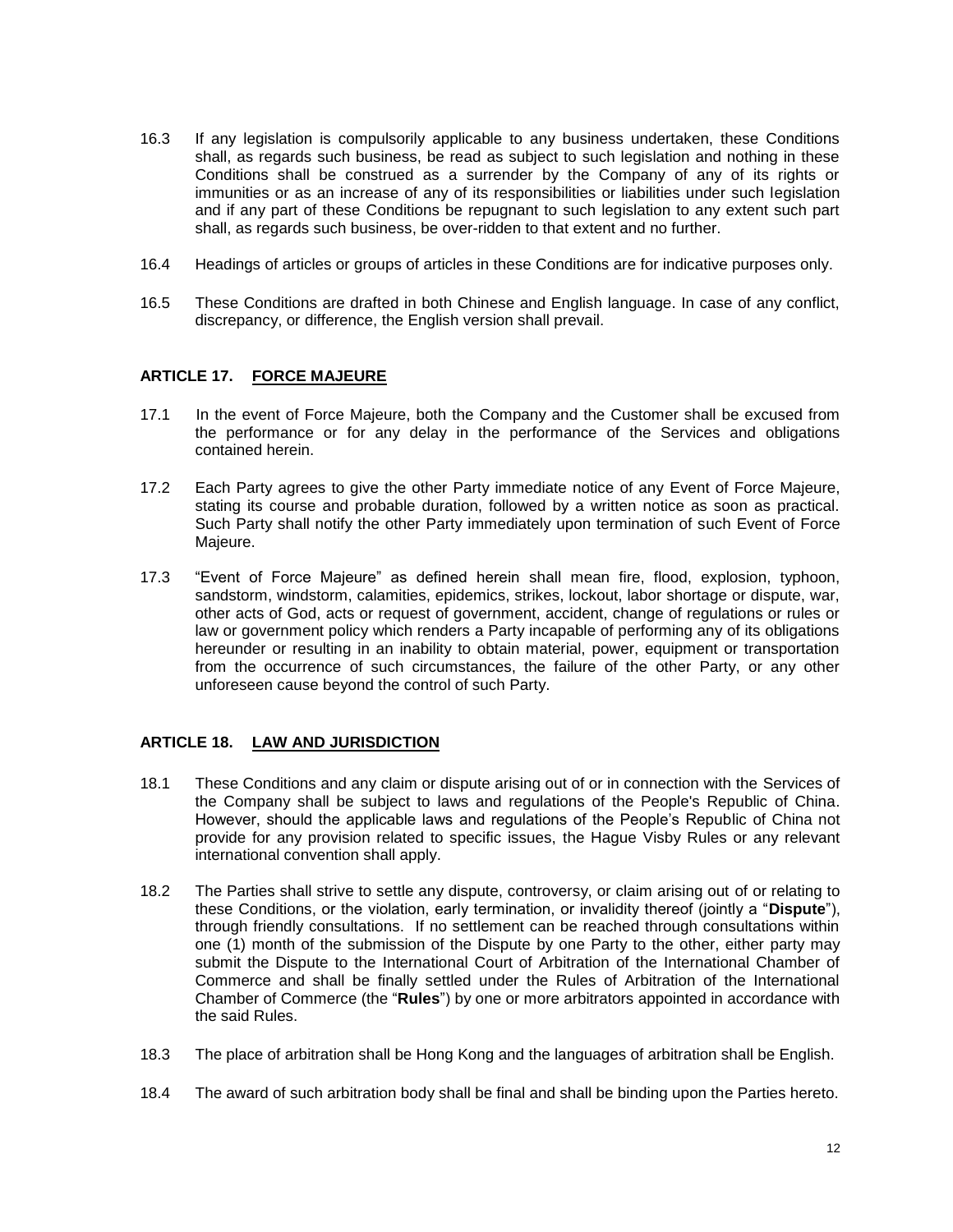# **PART II: COMPANY AS AGENT**

# **ARTICLE 19. SPECIAL LIABILITY AND INDEMNITY CONDITIONS**

- <span id="page-12-0"></span>19.1 To the extent that the Company acts as a Freight Forwarder, the Company does not make or purport to make any contract with the Customer for the carriage, storage or handling of the Goods nor for any other physical service in relation to them and acts solely on behalf of the Customer in securing such services by establishing contracts with third parties so that direct contractual relationships are established between the Customer and such third parties.
- 19.2 The Company shall not be liable for the acts and omissions of such third parties referred to in Article [19.1](#page-12-0) above.
- 19.3 The Company when acting as a Freight Forwarder has the authority of the Customer and full power to enter into contracts on the Customer's behalf and to do such acts so as to bind the Customer by such contracts and acts in all respects notwithstanding any departure from the Instructions.
- 19.4 Except to the extent caused by the Company's negligence, the Customer shall defend, indemnify and hold harmless the Company in respect of all liability, losses, damage, costs or expenses arising out of any contracts made in the procurement of the Customer's requirements in accordance with Article [19.1.](#page-12-0)

# **ARTICLE 20. CHOICE OF RATES**

Where there is a choice of rates according to the extent or degree of liability assumed by Persons carrying, storing and/or handling the Goods, no declaration of value will be made by the Company on behalf of the Customer unless otherwise agreed in writing.

## **PART III: COMPANY ACTING AS PRINCIPAL**

## **ARTICLE 21. SPECIAL LIABILITY CONDITIONS**

- <span id="page-12-1"></span>21.1 To the extent that the Company contracts as principal for the performance of the Instructions, the Company undertakes to perform itself or procure the carrier to perform the Instructions. Subject to the provisions of these Conditions, the Company shall be liable for the loss of or damage to the Goods occurring from the time that the Goods are taken into its charge until the time of delivery.
- <span id="page-12-2"></span>21.2 Where the Company contracts as a principal and sub-contracts the performance of the Services and it can be proved that the loss of or damage to or in respect of the Goods arose or was caused whilst the Goods were in the care or custody of the sub-contractor, the Company shall have the full benefit of all rights, limitations and exclusions of liability available to such sub-contractor in the contract between the Company and the sub-contractor and in any law, statute or regulation and the liability of the Company towards the Customer shall not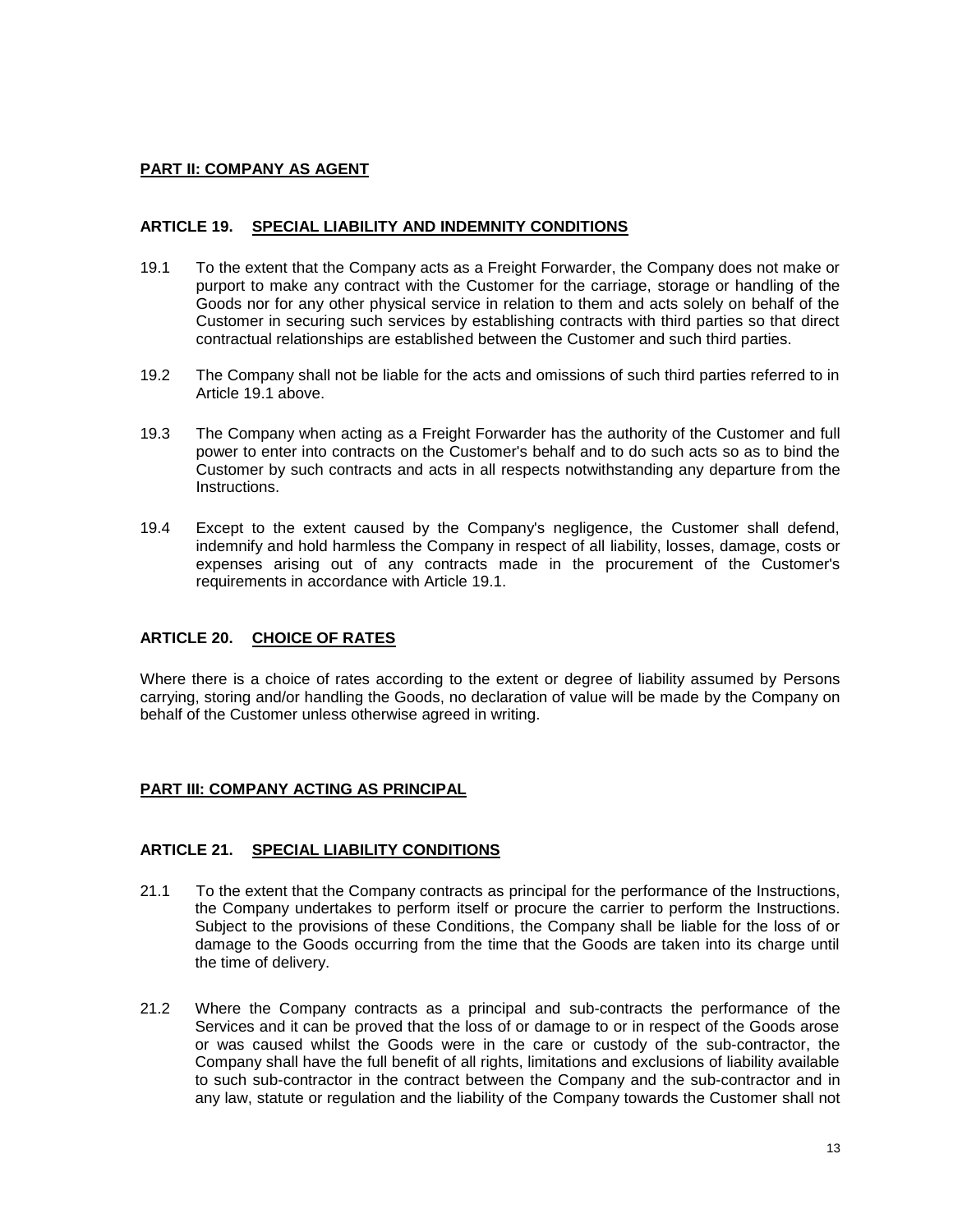exceed the amount recovered, if any, by the Company from such sub-contractor.

- <span id="page-13-0"></span>21.3 Notwithstanding any other provisions in these Conditions to the contrary, if the loss of or damage to the Goods occurs when the Company is acting as principal, the Company's liability shall be determined by the provisions contained in any international convention or national law, the provisions of which:
	- (i) cannot be departed from by private contract, to the detriment of the claimant; and
	- (ii) would have applied if the claimant had made a separate and direct contract with the actual provider of the particular service in respect of that service or stage of carriage where the loss or damage occurred and received as evidence thereof any particular document which must be issued if such international convention or national law shall apply.
- <span id="page-13-1"></span>21.4 Notwithstanding any other provisions in these Condition to the contrary, if it can be proved that the loss of or damage to the Goods occurred at sea or inland waterway and the provisions of Article [21.3](#page-13-0) shall not apply, the Company's liability shall be determined by the Hague-Visby Rules. Reference in the Hague-Visby Rules regarding the carriage by sea shall be deemed to include reference to carriage by inland waterways and the Hague-Visby Rules shall be construed accordingly.
- 21.5 Notwithstanding the provisions of Articles [21.2,](#page-12-2) [21.3](#page-13-0) and [21.4,](#page-13-1) if the loss of or damage to the Goods occurred at sea or on inland waterways, and the Owner, Charterer or operator of the carrying vessel is entitled to limit its liability at law and establishes a limited fund, the liability of the Company shall be limited to the proportion of such limitation fund as is allocated to the Goods.
- 21.6 In the event of any inconsistency between these Conditions and the conditions of any Bill of Lading, Sea or Air Waybill, consignment note (including carriage by internal air, road, railway, waters), and warehouse receipt issued by or on behalf of the Company acting as principal, the conditions of any such documents shall prevail to the extent of such inconsistency but no further.
- 21.7 Notwithstanding any other provision of these Conditions to the contrary, where the Company acts as a principal in respect of the carriage of Goods by air, the Company's liability in respect of loss of or damage to such Goods shall be determined in accordance with the Montreal Convention.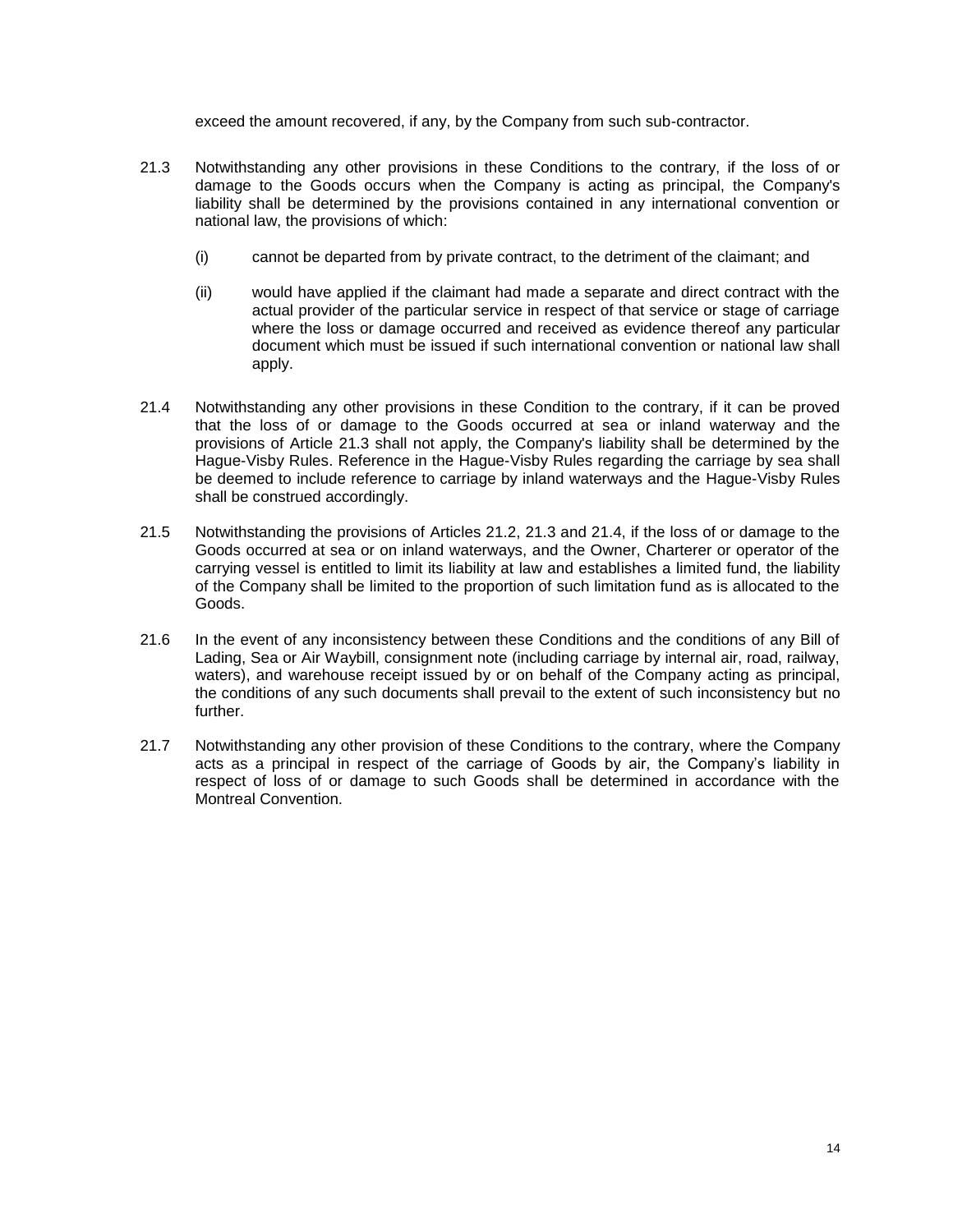# 嘉世坚国际货运代理(上海)有限公司 标准交易条件

# 条款与条件

#### 第一部分: 定义和一般条件

#### 第**1**条 目的

- A. 该标准交易条件("条件")的目的在于确定开展与货物(定义见下文)运输有关的经营活动 和服务,及/或根据管理国内和国际运输的现行法律法规管理货物流动的程序。公司(定义见下 文)可将上述经营活动进行分包。
- B. 除非双方(定义见下文)另行同意,任何承诺、货运或运营构成客户(定义见下文)对条件的 接受。

#### 第**2**条 定义

在本条件中,以下首字母大写的术语,不论是单数还是复数形式,其意义应如下文所赋予:

"公司代理人"是指提供本条件项下的服务及/或履行本条件项下的公司义务的公司的任何雇员、分包 商或代理人。

"有关部门"是指在任何国家、州、市、港口或机场履行管辖权,在其合法权力范围内行动的合法成 立的法人或行政机关。

"公司"是指"嘉世坚国际货运代理(上海)有限公司",一家根据中华人民共和国法律有效存续的 公司,其注册地址为中华人民共和国上海市虹口区物华路58号底层东间06室,邮编:200086。

"容器"包括任何集装箱、装箱液袋、拖车、移动式水箱、舱内甲板、货板或任何用以运载或固定货 物以及任何货物的设备或与之有关的设备的运输用品。

"客户"是指公司应其要求或为其利益提供服务(定义见下文)的任何人。

"危险物品"包括有或可能有危险、易燃、辐射或可能损害自然或环境的物品,该等物品会污染或影 响其他物品,或者是可能携带或易滋生寄生虫或其它害虫的物品,或者当地法律、法规和规定定义为有 危险的其它物品。

"货物"包括由所有权人和/或客户提供的,公司就其提供服务的船货、物品和集装箱。

"海牙维斯比规则"是指经1968年2月23日订立的《维斯比规则》以及1979年12月21日订立的《特别 提款权议定书》修订的《统一提单的若干法律规定的国际公约》(1924年8月25日于布鲁塞尔签订)的 规定。

"杂项"是指有关货物或和货物相关的服务提供有关的已完成或即将完成的事项,包括但不限于搬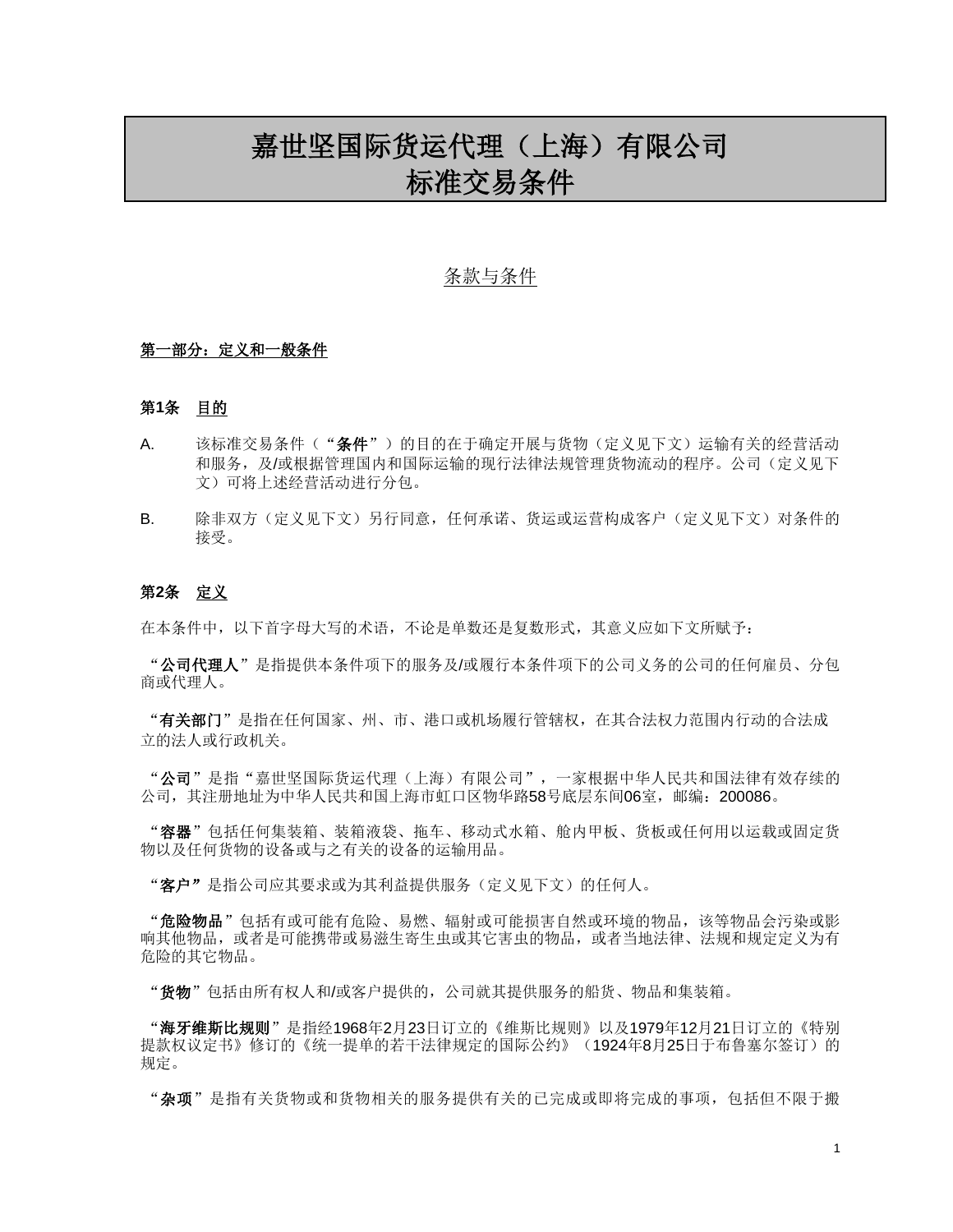运、储存、处理、包装或将货物放置在任何仓库、终点站、庭院、码头或其他场地或场所、将货物在任 何车辆、船舶或其它运输工具上装货或卸货、理舱或货物包装或消毒、转运、检查或者以其他方式处理 货物, 或者与之相关的任何其它已完成的事项。

"指示"是指由客户、所有权人或任何由客户授权的人给予公司的与服务和货物有关的关于客户特定 要求的陈述。

"服务"是指公司提供给客户的全部服务,包括但不限于一般物品的国际货物代理、国内货运代理、 运输、仓储、装卸货、处理、分销和管理,以及运用计算机网络进行的物流运营,以及与服务提供或与 之相关的所有必需的事项。

"蒙特利尔公约"是指1999年于蒙特利尔签订的《统一国际航空运输某些规则的公约》。

"所有权人"包括货物的所有权人、托运人、发货人、寄托人及收件人,以及与货物利益相关或可能 相关的任何其他人及其代理人。

"各方"是指公司及/或公司的关联公司及/或所有权人。

"人士"是指自然人或任何人或公司实体。

#### 第**3**条 申请

- <span id="page-15-0"></span>3.1 根据以下第3.[1\(ii\)](#page-15-0)条,公司所提供的所有服务,不论有偿或是无偿,都应符合以下条件。
	- (i) 本条件第一部分的规定应适用于所有服务;
	- (ii) 本条件第二部分的规定应仅适用于公司作为代理人(定义见第[19.1](#page-23-0)条)提供服务的情 形;
	- (iii) 本条件第三部分的规定应仅适用于公司作为委托人(定义见第[21.1](#page-24-0)条)提供服务的情 形。
- 3.2 若公司开具或以公司名义开具有标题为"提单"(不论是否可流通)或"运货单"或包含"提 单"(不论是否可流通)或"运货单"字样的单据,且该单据规定公司以"承运人的代理人" 名义签订合同,若该等单据中的规定与本条件不一致,则应以该等单据中的规定为准。
- 3.3 对本条件的每次变更、撤销或弃权应以书面形式做出,并由公司的一名经正式授权的董事签 署。在此需要明确,公司董事之外的任何其他人无权,也不会在任何情况下被授权对条件的任 何变更、撤销或弃权表示同意。

#### 第**4**条 服务提供

<span id="page-15-1"></span>4.1 公司作为"代理人"提供服务

所有服务由公司作为代理人进行提供。具体来说,公司在以下情形下作为代理人:

- (i) 公司获得提单或其他证明一位公司以外的人士与客户或所有权人之间的货运合同的单 据;或
- (ii) 公司就海关要求、税收、许可、领事文件、原产地证明、检验、证明及其它类似的服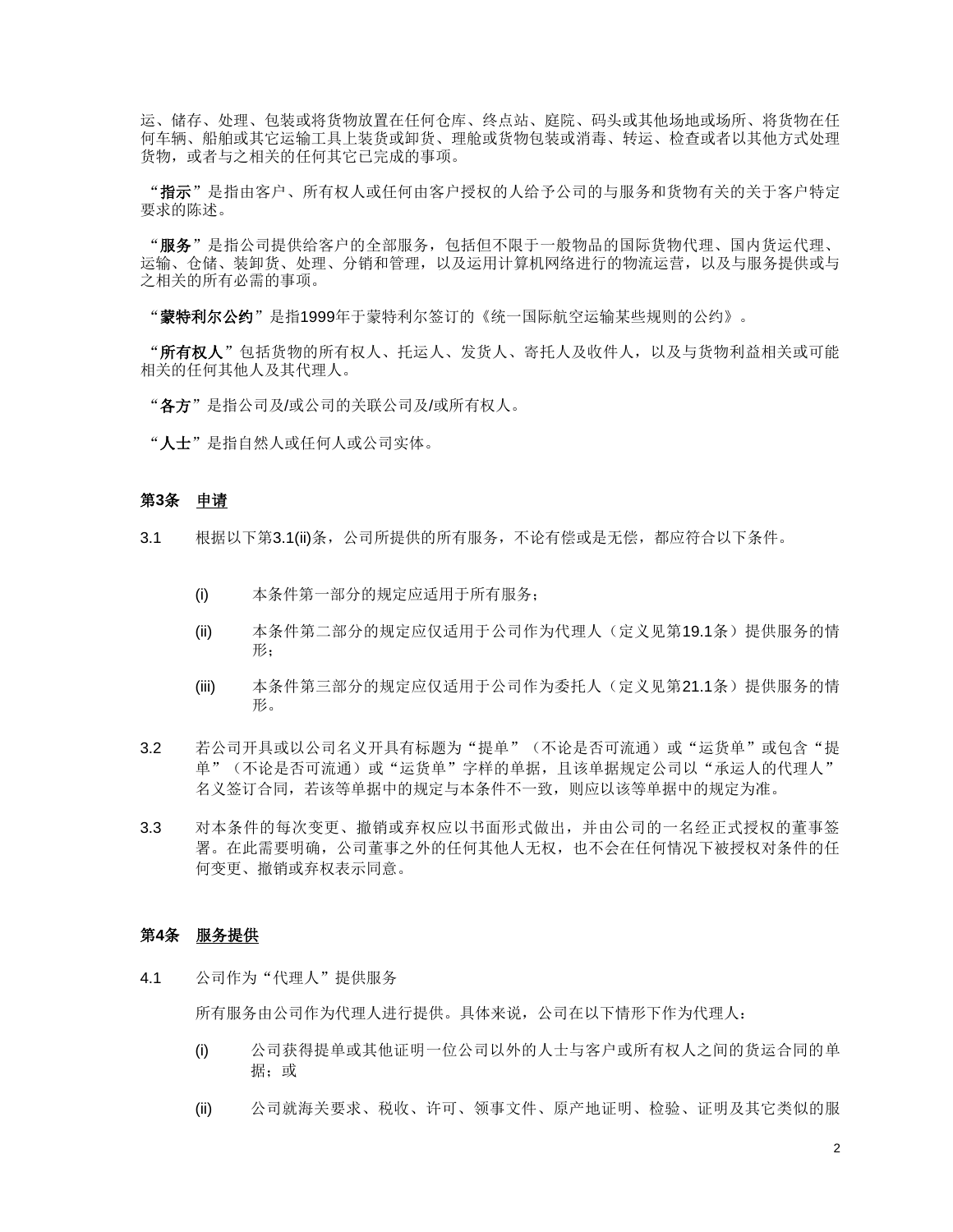务项目提供服务或与之有关的服务。

<span id="page-16-0"></span>4.2 公司作为"委托人"提供服务

所有服务由公司作为代理人进行提供;但是在以下例外情形中,由公司作为委托人:

- (i) 当公司进行货运、货物管理或仓储时, 但仅限于由公司或其雇员执行货运, 且货物在 公司的实际监管和控制之下;或
- (ii) 限于公司书面明示同意作为委托人的情形;或
- (iii) 限于法院要求公司作为委托人的情形。
- 4.3 在不影响第[4.1](#page-15-1)条和第[4.2](#page-16-0)条的一般性的前提下,公司作为代理人还是作为委托人应当仅根据本 条件的规定来决定,且不得由以下因素决定或证明:
	- (i) 公司对一项服务或不论任何性质的服务收取固定金额的费用;
	- (ii) 公司就任何货运、货物管理或仓储提供其自有的或租赁的设备。
- 4.4 公司不是一个一般服务提供商,也不接受作为一般服务提供商应负的责任,公司保留自主决定 接受或拒绝任何服务请求的权利。

所有服务的提供应当仅遵循本条件,以及在遵[循第](#page-23-1)19条和第21[条的](#page-24-1)前提下,适用的任何公司开 具的提单、海运或空运运货单、托运单(包括经国内航空、陆路、铁路、水路等进行的货运) 和仓单上的条件,公司通过后者书面明示同意作为委托人。

#### 第**5**条 客户的义务

- 5.1 客户保证,他/她为货物的所有权人或所有权人的授权代理人,并且他/她为自身以及为货物的 所有权人以其名义接受和经授权接受本条件。
- 5.2 客户保证,他/她对于影响: (i)他/她的商业行为,包括但不限于货物买卖条款和所有其它相关事 项,以及(ii)服务的规定的事项有合理程度的了解。
- 5.3 客户、所有权人和/或任何其他由客户和/或所有权人授权的人士应当就公司提供服务向公司给 出充分、准确和可执行的指示。
- 5.4 客户保证,对于货物的描述和细节是完整和正确的。
- 5.5 客户保证,货物已按照其初始地所在国和目的地所在国适用的规定被妥善包装和贴标,除非公 司接受了有关该等服务的指示。

#### 第**6**条 客户特别指示、货物和服务

- <span id="page-16-1"></span>6.1 除非双方事先另行书面约定,客户不得将危险物品交付给公司,或致使公司处理或管理危险物 品。
- 6.2 若客户违反以上第[6.1](#page-16-1)条,在未得到公司事前书面同意的情形下将危险物品交付给公司或致使公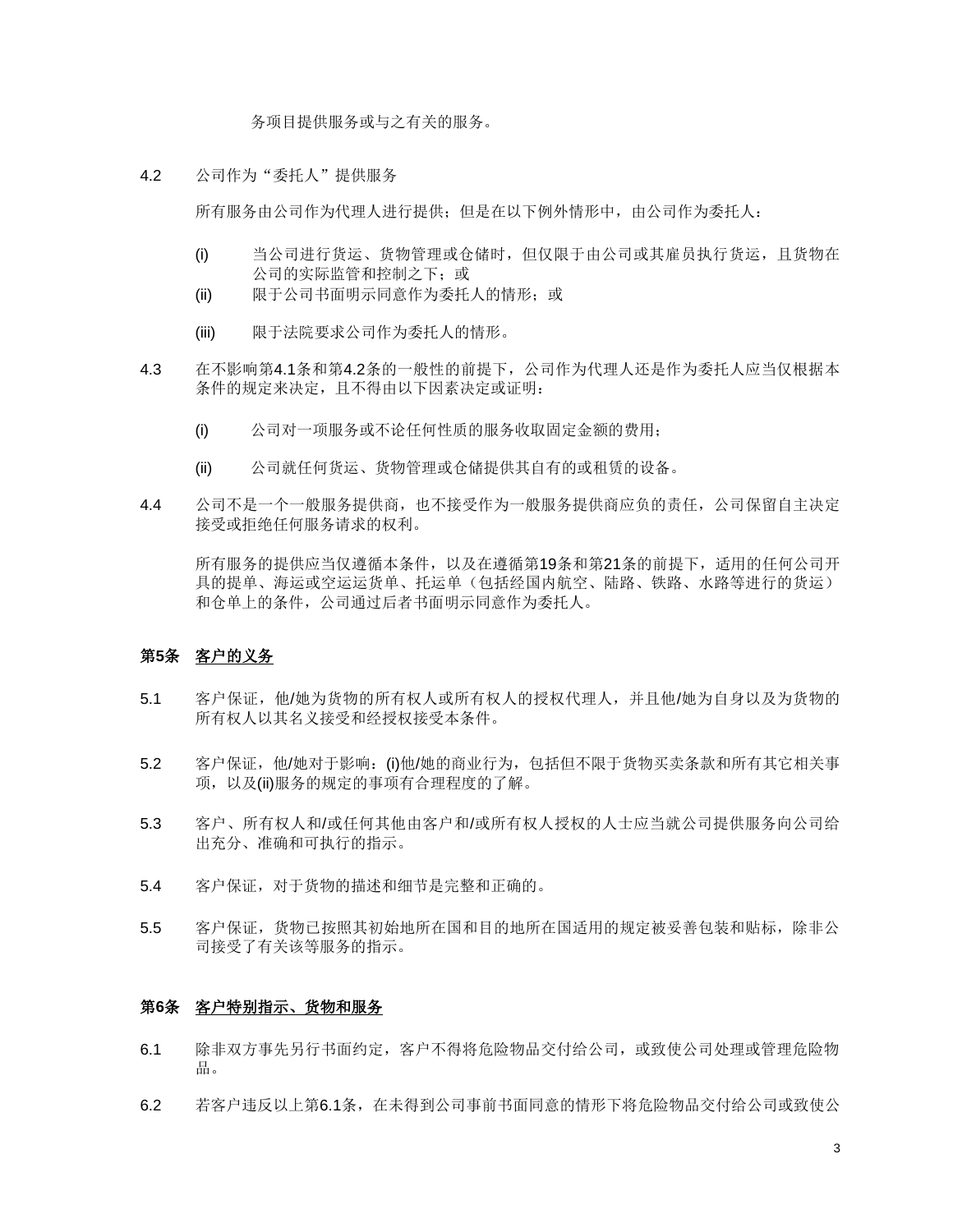司管理危险物品,客户应当为危险物品所导致的、遭受的或与之有关的所有损失或损害承担责 任,不论该损失或损害是如何产生的,也应当保护公司不遭受与之相关而产生的所有处罚、索 赔、损害、成本和支出并进行赔偿,并且危险物品可由公司或届时监管危险物品的任何其他人 士不经通知而自行选择进行销毁或以其它方式处理。

- 6.3 若公司同意就危险物品提供服务,则为危险物品提供该等服务应服从于以下可能性的存在, 即:若公司或其代理人认为该等危险物品可能对其它货物、财产、生命或健康构成风险,则公 司或作为公司的代理人的任何人士,无需任何事先通知也无需承担任何责任,可销毁或以其它 方式处理危险物品,费用由客户或所有权人承担。
- 6.4 客户、所有权人和/或任何被客户和/或所有权人授权的人士应当就公司将提供的服务给予公司 充分及时、准确和可执行的指示,且应就公司提供服务提供可能需要的协助和配合。
- 6.5 客户始终保证,有关服务和货物的描述、细节和指示是完整、充分和准确的。
- <span id="page-17-0"></span>6.6 客户承诺不会在未事先将货物性质和特别温度维持范围书面通知公司的情况下要求运输任何需 要温度控制的货物。若有客户或代表客户的任何人士填装的温度控制集装箱,客户进一步承诺 该集装箱已视情况妥善预冷或预热,且集装箱里的货物已妥善填装,其温度调节装置已由客户 妥善设置完毕。
- 6.7 为避免歧义,若以上第[6.6](#page-17-0)条中规定的要求因客户未能就此提前书面通知公司而未能履行,该等 不合规定所导致的任何货物损失或损害,公司不应承担责任。

## 第**7**条 保险

- 7.1 服务项下的货物将不会投保任何保险,除非公司收到明确指示并明示同意,且所有由公司投保 的保险都应当遵循保险公司或承担风险的保险商的保单中的一般例外和条件。
- 7.2 除非另行书面同意,公司不承担为各单托运分别投保单独的保险的义务,但可在任何公开或一 般保单上对此进行声明。
- 7.3 就客户提供的在服务项下的容器和/或货物所进行的投保,公司仅作为客户的代理人进行工作。 若承保人因任何原因对其责任产生争议,客户应当仅向承保人追索,而公司不应对此承担任何 与此相关的责任,尽管保单所规定的保险费用可能与公司所收取的或客户支付给公司的费用不 一致。

## 第**8**条 一般赔偿和责任

- 8.1 除非根据公司事前收到的且由公司书面接受的书面明示指示,公司不承担为任何法规、约定或 合同的目的,就货物的性质或价值或交付中的任何特别利益进行任何说明的义务。
- 8.2 除非事前另行书面同意,或者公司签署的单据中有其它规定,有关付款交货或放行、或出示特 定单据交货或放行的指示应以书面方式做出,且公司的责任不得超出服务的价格所包含的范 围。
- <span id="page-17-1"></span>8.3 除非公司事先另行书面同意货物应于特定日期发出或到达,公司不接受与货物发出或到达日期 有关的责任。
- 8.4 客户和/或所有权人应保护公司不遭受在以下情形下产生的所有责任、损失、损害、成本和支出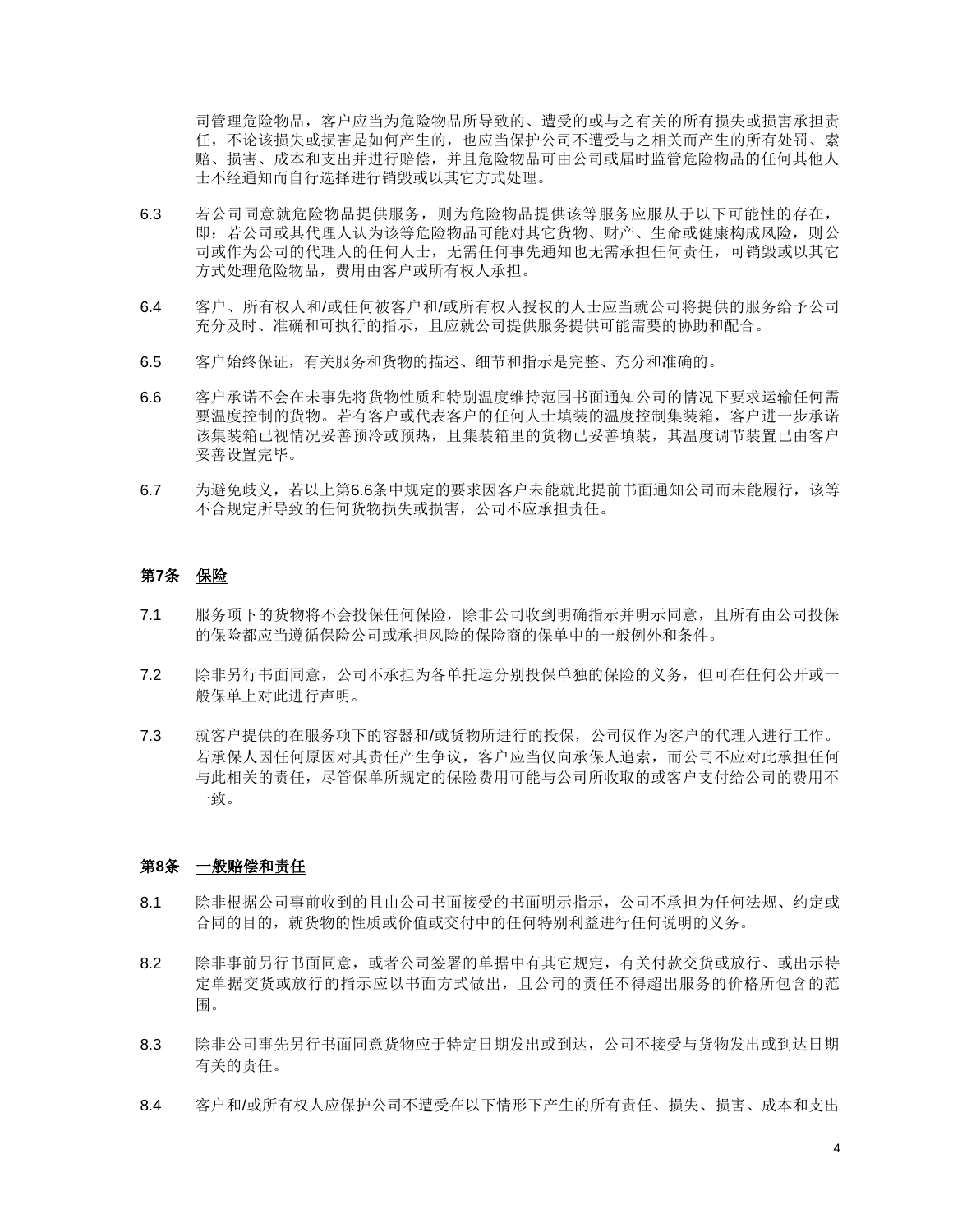并进行赔偿:

- (i) 货物性质的变化,因公司过失导致的除外,
- (ii) 公司的行动符合指示,或者
- (iii) 客户违反保证或义务,或者客户和/或所有权人的过失。
- 8.5 除非因公司过失而导致,客户和所有权人应当就任何有关部门征收的任何性质的关税、税收、 课税、税费、保证金和费用,以及不论因何原因而产生的或公司遭受的与之相关的所有支付、 罚款、成本、支出、损失和损害承担责任,并保护公司不遭受上述负担,且进行赔偿。
- 8.6 不论以何形式提供的建议和信息是由公司仅向客户提供的,且客户应保护公司不遭受任何依赖 于该等建议或信息的其他人士所产生的所有的责任、损失、损害、成本和支出,并进行赔偿。
- 8.7 客户承诺,任何公司代理人都不会被提起有关加诸于或试图加诸于其上的与货物相关的任何责 任的索赔;若即便如此仍有该等索赔产生,客户应就其所有后果对公司进行赔偿。
- 8.8 在不影响以上规定的前提下,每一个该等公司代理人应当是本条件中所有规定的受益人,即如 同该等规定是明确为其利益而设。客户明确同意,就该等规定,公司不仅以其自身名义,也以 其雇员、分包商和代理人的代理人和信托人的名义签订了本条件。
- 8.9 客户应当保护公司不遭受超出公司在本条件的条款项下的责任的所有索赔、成本和要求,不论 其由谁提出,并且进行赔偿。在不影响本条的一般性的情况下,该等赔偿应包括公司和/或其代 理人的过失引起的或与之有关的所有索赔、成本和要求。
- 8.10 在本条款中, "代理人"应包括公司直接和间接的分包商及其各自的雇员和代理人。
- 8.11 客户应为公司、公司的雇员、分包商和代理人、由公司聘请提供全部或部分服务的独立承包 商、或者任何船舶、车辆和物品的任何人士或所有权人的财产(包括但不限于容器),因客 户、所有权人或以两者中任何一方的名义行动的、或客户为其负责的任何人士所导致的,在运 输之前、之中及之后的损失、损害、污染、腐蚀、扣留或滞留承担责任。

### 第**9**条 费用、关税和计费

- 9.1 公司提供给客户的费用、关税税率、运费、保险费或其它费用的报价仅作参考,可不经通知进 行修改。报价对公司不产生约束力,除非公司书面同意以报价中规定的特定费率或金额进行货 运管理或运输,且公司和客户就付款安排进行了约定。
- <span id="page-18-0"></span>9.2 公司应就向客户提供的服务的服务费用向客户开具账单("**服务费账单**"),客户应在收到上 述账单后的七(7)个日历日内("异议期")就服务费账单中发现的任何疑问或不符通知公 司。若客户未能在异议期内就服务费账单提出异议,客户应被视为已同意该等账单的所有内 容。双方在此明确同意,异议期之后,不得就任何服务费账单提出异议。
- 9.3 尽管有以上第[9.2](#page-18-0)条规定,客户应立即向公司支付所有到期款项,不得因任何异议、反异议或抵 销而扣减或延迟。公司有权就迟延支付的款项收取利息,且不影响其可能享有的其它权利和救 济。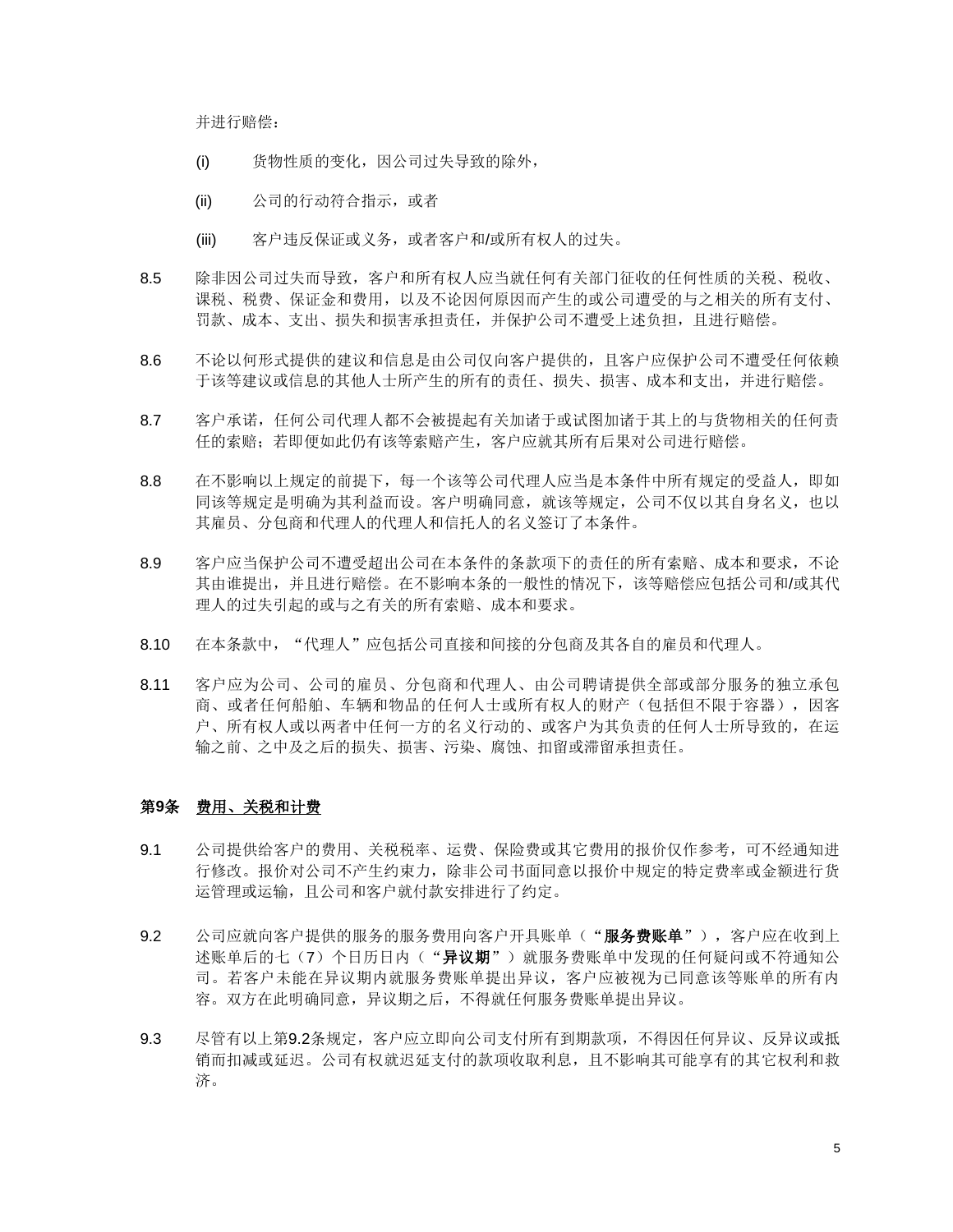- 9.4 当公司被指示向任何客户以外的人士收取运费、关税、费用或其它开支时,客户应在收到请求 及该等人士到期不支付之证据后承担同样的责任。
- 9.5 客户应按期向公司支付所有到期款项。但是,若客户到期未支付,应在迟延期间向公司就到期 未支付的款项支付百分之四(4%)的利息。

# 第**10**条 公司的自由和权利

# **10.1** 分包

若公司聘用第三方提供全部或部分应提供给客户的服务,客户同意公司对该等第三方的任何作 为或不作为不向客户承担直接责任,即使公司可能负责支付该等第三方的费用。但是,若客户 就公司可能遭受的所有成本(包括律师费和顾客开支)对公司进行了妥善赔偿,当客户作出指 示时公司应当以客户的名义对第三方采取措施。

#### **10.2** 代理人和分包商的条款和条件

- 10.2.1 客户同意,所有货物应由公司根据承运人、仓库管理人、政府部门及货物可能经其占有或监管 或在任何时间受其管辖的所有其他方(不论是否以公司的代理人或分包商名义行动)规定的条 款和条件进行处理,只要与本条件一致。
- 10.2.2 除非另行书面同意,公司有权以其自身或客户的名义(无需通知客户)订立与以下项目有关的 合同:
	- (i) 由任何人士,以任何方式,在任何时间限制内提供的全部或部分物流服务;
	- (ii) 仓库的位置和租赁,货物的包装或管理, 或者;
	- (iii) 经任何路线,以任何方式,由任何人士进行的货物运输;
	- (iv) 任何类型的货物的运输,不论是否以集装箱运输,不论是舱面还是舱内运输;
	- (v) 由任何人士,在任何地点(不论是在岸上还是在海上),持续任何时间的货物的仓 储、包装、转运、装卸或管理;
	- (vi) 容器内货物或与任何性质的其他物品一起的运输或仓储;
	- (vii) 有关向客户提供的服务所进行的其自身的义务的履行;或者
	- (viii) 公司认为提供服务和履行公司义务所必要或附带的行动的执行。
- 10.2.3 公司有权(但无义务)在其认为是为客户利益考虑时,在任何方面背离指示。公司应承担与之 相关的任何额外责任。
- 10.2.4 公司可在任何时间遵循任何有关部门的命令或建议。公司就货物承担的责任应截止至根据该等 命令或建议交付或以其它方式处置货物之时。
- <span id="page-19-0"></span>10.2.5 若在公司履行义务的任何阶段,公司或任何公司代理人认为,服务在整体或部分上被或可能被 公司或该等其他人士尽合理努力也不能避免的任何阻碍、风险、迟延、困难或不利条件所影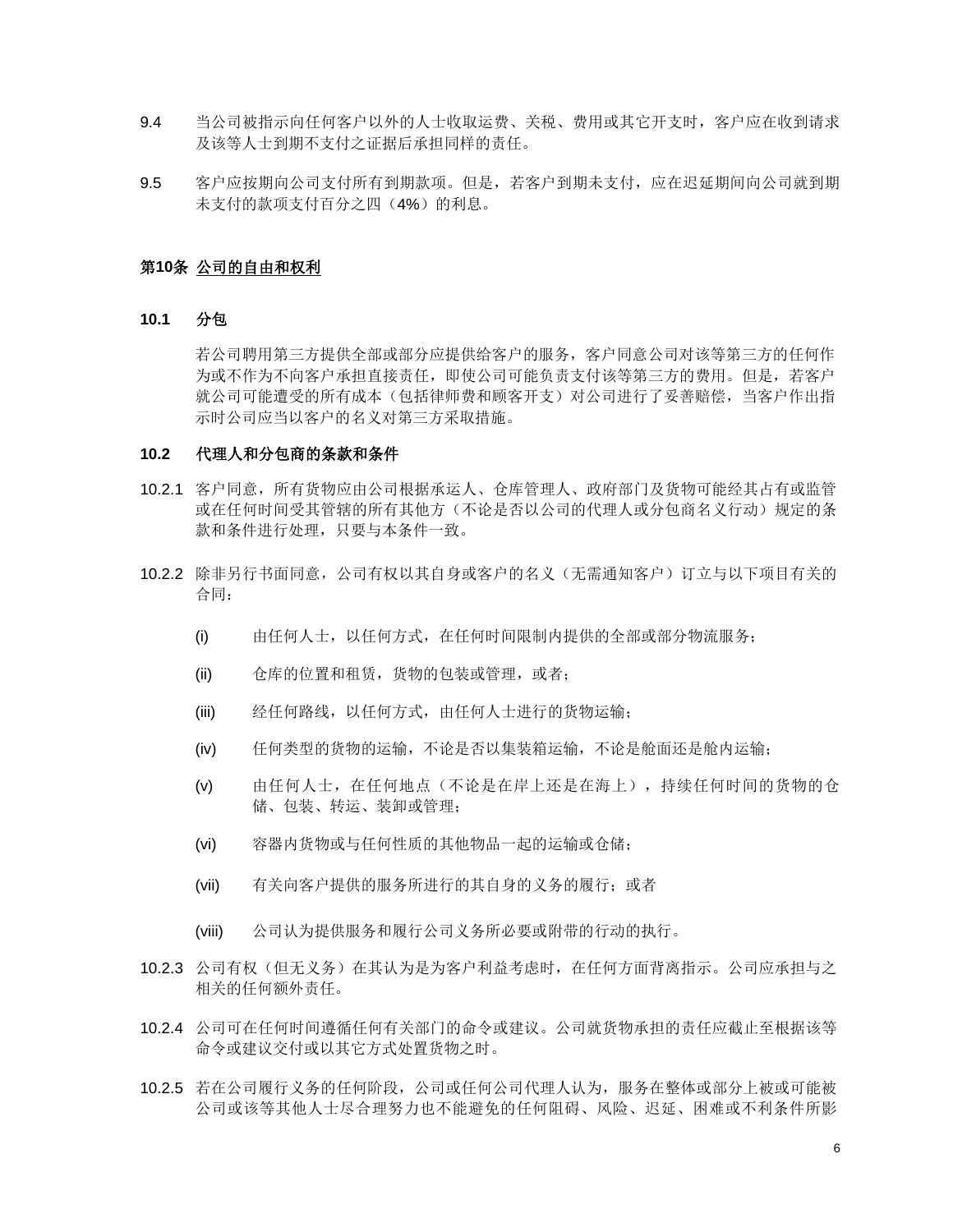响,公司可在向客户或所有权人发出书面通知后,或者当合理情况下不可能发出该等通知时不 发出通知,终止其义务履行和服务提供,并将货物或其任何部分在公司认为安全和方便的任何 地点交于客户或所有权人处置,在此之后公司就该等货物的责任应当终止。在根据本条款终止 服务之后,客户应承担货物在此地点运输、交付和/或仓储的任何额外成本以及公司可能发生 的所有其它开支。

- <span id="page-20-0"></span>10.2.6 若交付货物或其任何部分未被客户或所有权人在公司或公司代理人进行交付的时间和地点接 收,公司或该等其他人员有权要求客户或所有权人接收交付,公司或公司代理人有权将货物存 放在露天或在有遮蔽的仓储场地,其风险和开支仅由客户和/或所有权人承担。
- 10.2.7 尽管有第[10.2.5](#page-19-0)条和第[10.2.6](#page-20-0)条的规定,公司有权(但无义务)按照以下方式出售或处置货 物,相关费用由客户承担,且不对客户或所有权人承担额外的责任:
	- (i) 就所有公司认为无法按照指示进行交付的货物,需提前二十一(21)个日历日书面通 知客户;以及
	- (ii) 就已毁坏、变质或变化、或可能即将产生会导致或可合理预期导致任何人士或财产的 损失或损害,或违反适用法规的货物,无需通知客户。

客户应当按照要求向公司支付就上述货物出售或处置所产生的所有费用。

- 10.2.8 就客户或所有权人在任何时间到期的所有款项,公司对所有其占有之下的货物或与货物有关的 单据有特别及一般留置权。公司有权出售或处置该等货物或单据,相关费用由客户承担,且不 对客户和/或所有权人承担任何责任,在提前十五(15)个日历日书面通知客户或所有权人之 后可使用该等款项支付的收益。
- 10.2.9 公司有权保留和收取所有经纪费、佣金、补贴及其它按照惯例由货运代理人保留或收取的酬 劳。
- 10.2.10 公司有权对客户和/或所有权人(共同或单独地) 强制执行客户在本条件下的任何责任,或要 求其支付任何客户应支付但经请求后未支付的款项。

# 第**11**条 容器

- <span id="page-20-1"></span>11.1 若容器还未被公司包装也未被填装,公司不为以下原因导致的任何内容物的损失或损害承担责 任:
	- (i) 容器被包装或填装的方式;
	- (ii) 内容物不适宜在容器内运输,公司确认其适宜的除外;
	- (iii) 客户或其供应商所提供的容器的不适当或缺陷;
	- (iv) 由公司或以公司名义提供的容器的不适当或缺陷,若该不适当或缺陷的产生(a)公司对 此无任何过失, 或(b)本应在客户或所有权人或以两者中任何一方的名义行动的任何人 士进行的合理检查中显现的;
	- (v) 若容器在货运开始时未密封,公司同意密封容器的除外。
- <span id="page-20-2"></span>11.2 客户应保护公司不遭受第[11.1](#page-20-1)条(第11.1条[\(iv\)](#page-20-2)除外)包含的一个或多个事项所产生的所有责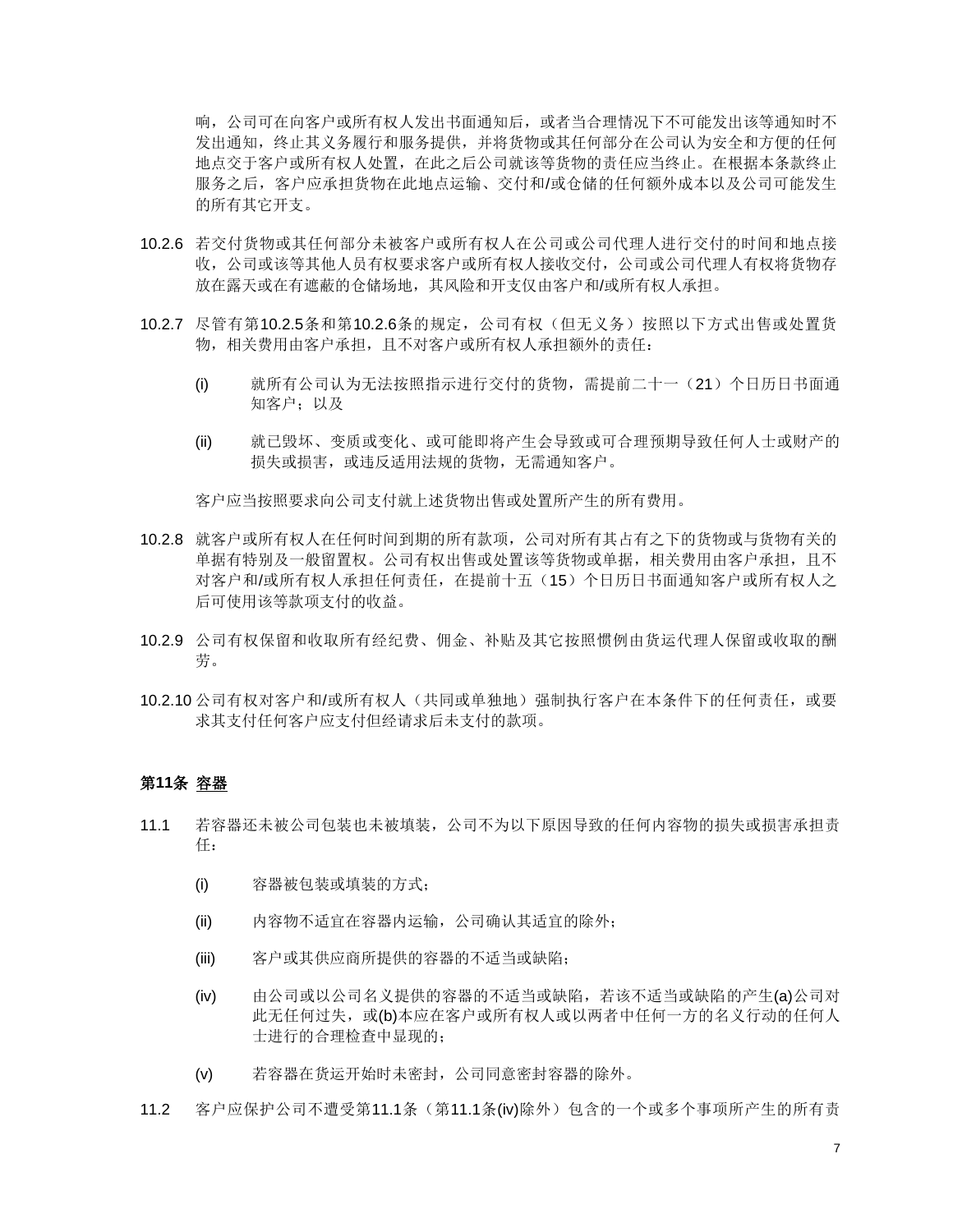任、损失、损害、成本和支出,并进行赔偿。

11.3 若公司被指示提供容器,若无相反的书面请求,公司无义务提供任何特殊类型或质量的容器。

### 第**12**条 一般责任

- 12.1 除非本条件中另有规定,公司不为以下情形下的任何损失或损害承担责任:
	- (i) 客户或所有权人或任何以其名义行动的人员的作为或不作为;
	- (ii) 遵循指示;
	- (iii) 货物的包装或贴标不适当, 由公司按客户请求进行的该等包装或贴标除外;
	- (iv) 客户或所有权人或以其名义行动的任何人士对货物的管理、装卸或仓储;
	- (v) 货物的固有缺陷;
	- (vi) 不论因任何原因引起的暴乱、民众骚乱、罢工、闭厂、停工或劳动管制;
	- (vii) 火灾、洪水、传染病或风暴;或者
	- (viii) 公司无法避免, 经合理注意无法预防其结果发生的任何事由。
- 12.2 在遵循第[8.3](#page-17-1)条的前提下,公司不为以任何方式引起的货物本身以外的财产的损失、损害或成本 (不论是间接的或从属的)承担违约或侵权或其它责任,也不为因任何原因导致的货物交付迟 延或运输偏离带来的任何纯粹经济损失、间接或从属损失或损害、利润或市场损失承担责任。
- 12.3 在多式联运的一个特定阶段发生的货物损失或损害,公司对损害所承担的责任及责任限制应由 特定阶段所使用的特定运输方式之上的相关法律管辖。若无法确定发生损失或损害的特定运输 阶段,责任限制应当为涉及的运输方式所适用的所有相关法律所规定的最小责任。

#### 第**13**条 赔偿金额

- <span id="page-21-1"></span>13.1 除非本条件中另有规定,公司责任(不论是如何引起的)不得超出以下限制:
	- (a) 就遵循第[13.3](#page-21-0)条规定的索赔以外的所有索赔,与发生损失、损害、误导、交付错误, 或者引起索赔的货物有关的服务费用的金额;
	- (b) 就本条件规定未排除的迟延索赔,公司就迟延的货物收取的费用的金额。
- 13.2 即使货物损失或损害的原因未被解释,第[13.1](#page-21-1)条中提及的责任限制仍应适用。
- <span id="page-21-0"></span>13.3 在以下情形下,公司可接受超出本条件中规定的限制的责任:
	- (i) 公司已在从客户处收到货物之前书面同意接受超出本条件中规定的限制的责任;以及
	- (ii) 客户已支付或同意支付公司接受该等新增责任的额外费用。公司额外费用的详情将在 请求后提供。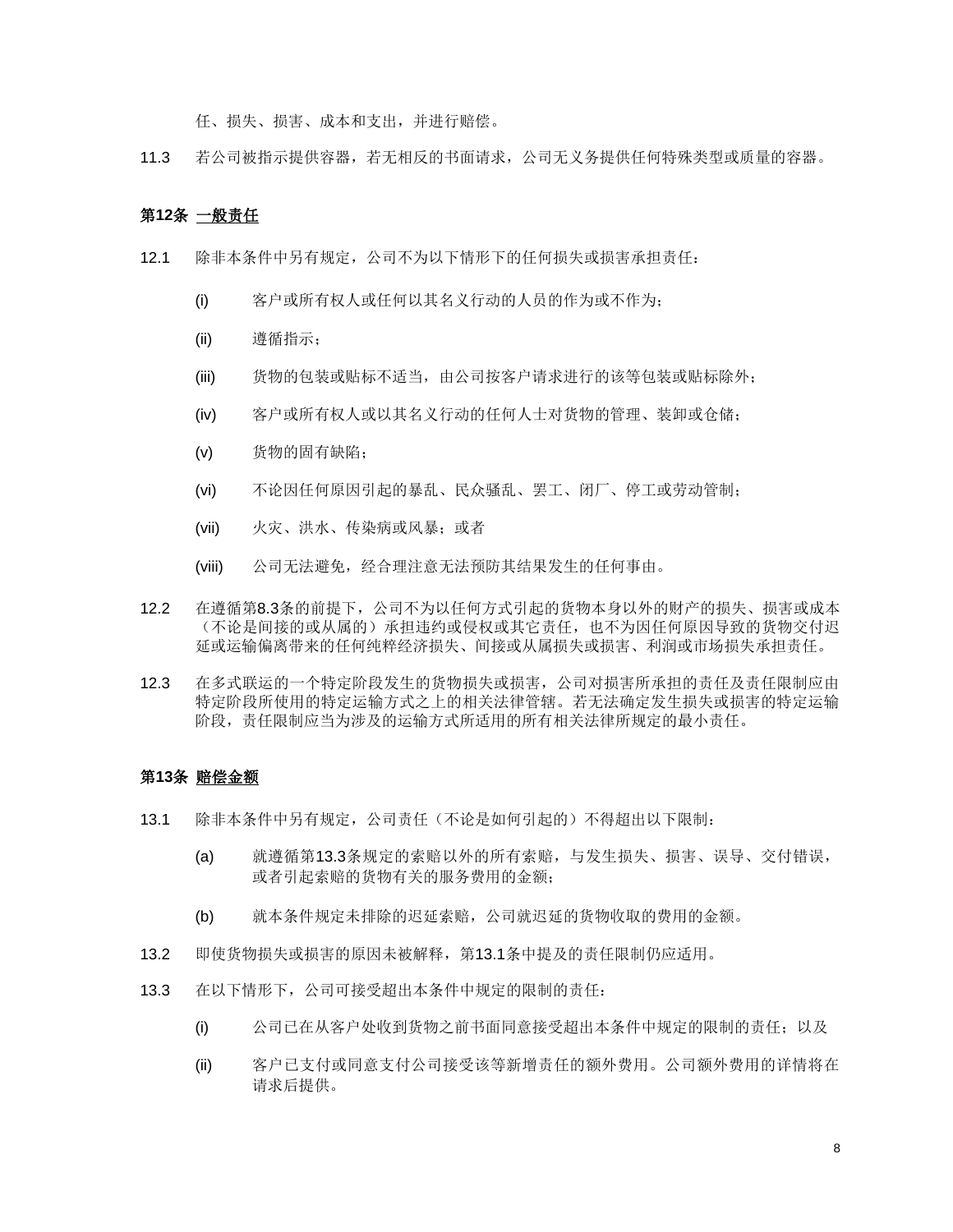- <span id="page-22-0"></span>13.4 公司根据第[13.3](#page-21-0)条向客户支付的赔偿应参考客户于交付货物给公司时所声明的货物的账单价 值,并加上客户支付的运费和保险费(如有)进行计算。
- 13.5 在适用第[13.4](#page-22-0)条的情形下,若客户未声明货物的账单价值,赔偿应参考该等货物在交付给客户 或所有权人或本应当做此交付的时间和地点的服务费用/价值的金额进行计算。货物的价值应根 据货物的当前市场价格来决定,或者若没有商品交易价格或当前市场价格,则参考同类同质量 物品的一般价格。
- 13.6 除非于收取前书面同意,公司不接受或处理金银、硬币、宝石、珠宝、古董、艺术品或其他贵 重货物(统称"**贵重货物**")。若客户仍然在公司未事先书面同意的情况下交付了任何该等贵 重货物给公司,或者致使公司管理或处理了任何该等货物,就该等贵重货物或与之相关而引起 的任何责任,公司概不承担。

## 第**14**条 出险通知 **–** 时效

- <span id="page-22-2"></span>14.1 除以下情形之外,公司不承担任何责任:
	- (i) 公司或公司代理人在以下第[14.2](#page-22-1)条中所述的日期之后十四(14)个日历日内,或者在 适用的国内或国际法规中规定的任何更短时限内,收到任何书面索赔通知,以及
	- (ii) 在第18[条所](#page-23-2)规定的适当的机构提起诉讼,且在以下第[14.2](#page-22-1)条所规定的日期之后九(9) 个月内公司收到相应的书面通知。
- <span id="page-22-1"></span>14.2 为第[14.1](#page-22-2)条之目的,适用的日期为:
	- (i) 在货物有损害的情形下,为交付货物的日期;
	- (ii) 在货物有迟延、损失或未能交付的情形下,为货物本应交付的日期;
	- (iii) 在其它情形下,为引起索赔的事件。

## 第**15**条 共同海损

客户和所有权人应保护公司不遭受任何可能对公司提起的共同海损性质的索赔,并进行赔偿,客户和所 有权人应当应公司要求就此做出保证。

# 第**16**条 其它事项

- 16.1 任何由邮政送达的通知应被视为在其被邮寄至该等通知的收件人的地址(公司所知晓的最新地 址)之日后的第三(3)个日历日送达。
- 16.2 本条件所规定的责任抗辩和限制应适用于任何针对公司的行动,不论该等行动是建立在违约还 是侵权的基础之上。
- 16.3 若任何开展的营业活动之上有强制性适用的任何法律,则就该等营业活动,本条件应被视为遵 循该等法律,且本条件中任何条款不得被解释为公司在该等法律之下放弃其任何权利或豁免, 或增加其任何责任,并且若本条件中的任何部分与该等法律在任何程度上有冲突,该部分应就 该等营业活动而被放弃,但应至不再有冲突为止,不涉及更多。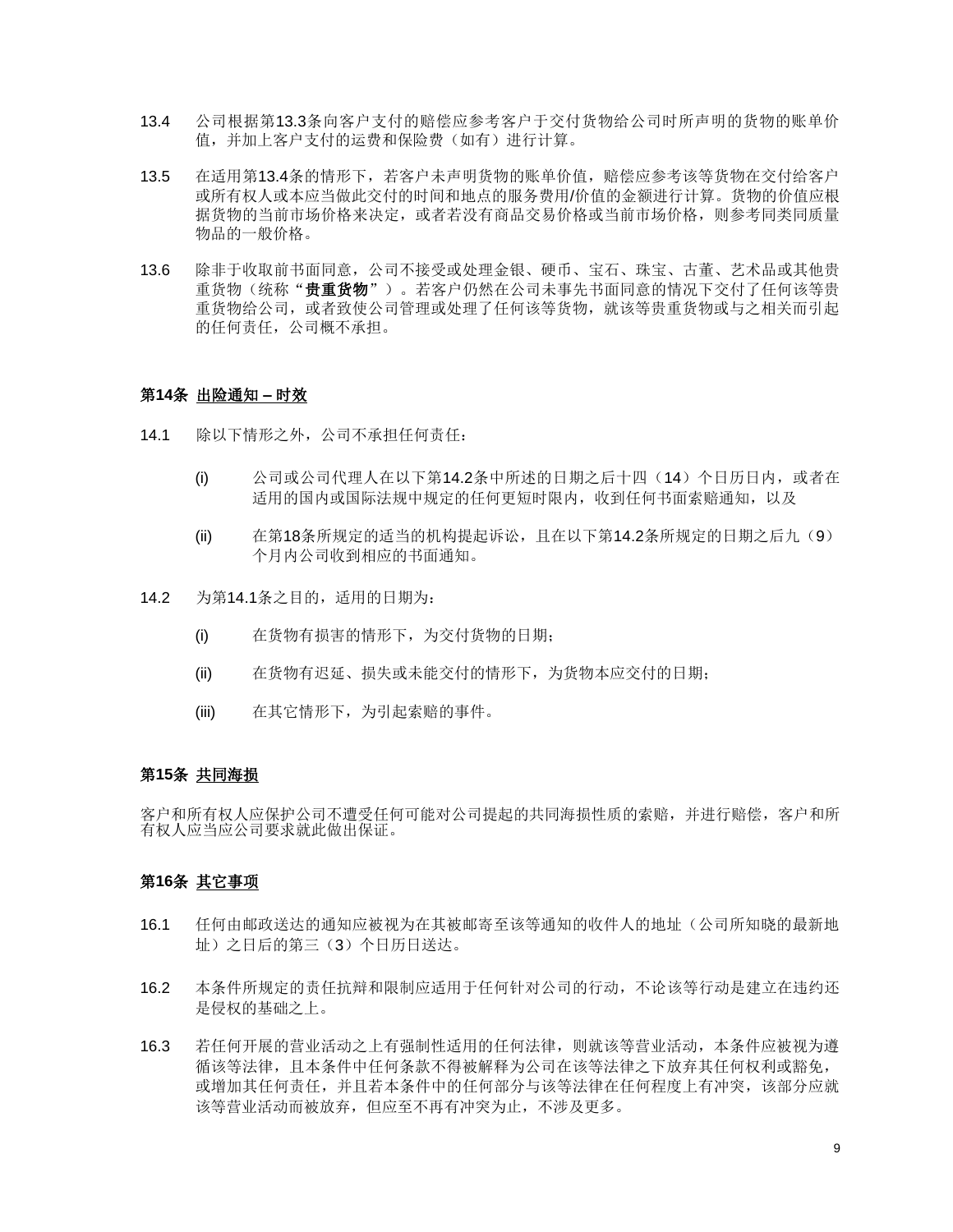- 16.4 本条件中的条款或条款组的标题仅为指示之目的。
- 16.5 本条件以中、英文书就,若有任何冲突、不一致或不同,以英文版本为准。

## 第**17**条 不可抗力

- 17.1 在发生不可抗力的情形下,公司和客户都应被免除履行或被允许延迟履行本条件项下的服务和 义务。
- 17.2 各方同意在发生不可抗力事件后立即向另一方发送通知,阐明其过程和可能持续的时间,并尽 可能迅速地补发一份书面通知。该方应在该等不可抗力事件结束时立即通知另一方。
- 17.3 本条件中的"不可抗力事件"应指火灾、洪水、爆炸、台风、沙暴、风暴、灾难、传染病、罢 工、闭厂、劳动力短缺或劳动争议、战争、其它自然灾害、政府行为或要求、意外事故、致使 一方无法履行其在本条件项下的任何义务,或其发生导致无法取得原料、电力、设备或运输的 法律法规或政府政策的改变、另一方的违约、或者任何其它超出该方控制之外的无法预见的事 由。

# <span id="page-23-2"></span>第**18**条 法律和管辖

- 18.1 本条件和任何因公司的服务引起的或与之相关的索赔或争议应遵循中华人民共和国的法律法 规。但是,若适用的中华人民共和国法律法规没有和特定事项有关的任何规定,则应适用海牙 维斯比规则或任何相关的国际公约。
- 18.2 双方应尽力通过友好协商解决本条件、或其违约、提前终止或无效引起的或与之有关的任何争 议、争论或索赔(统称"争议")。若一方向另一方提交争议后的一(1)个月内无法通过协 商达成解决方案,则任何一方可将争议提交至国际商会的国际仲裁庭,根据国际商会的仲裁规 则("规则")由一位或多位按照该规则委任的仲裁员进行最终解决。
- 18.3 仲裁地点应为香港,仲裁语言应为英语。
- 18.4 该等仲裁机构的裁决应为最终裁决,对双方均有约束力。

## 第二部分: 公司作为代理人

#### <span id="page-23-1"></span>第**19**条 特别责任和赔偿条件

- <span id="page-23-0"></span>19.1 在公司作为货运代理人的情况下,公司不与客户签订或声称签订货物运输、仓储或管理或与之 有关的任何其它实际服务的合同,且仅以客户名义与第三方订立合同以获取该等服务,以使客 户和该等第三方之间建立直接的合同关系。
- 19.2 公司不为以上第[19.1](#page-23-0)条中提及的该等第三方的作为和不作为承担责任。
- 19.3 公司作为货运代理人时,拥有客户授权和充分的权力以客户的名义订立合同,并以此通过该等